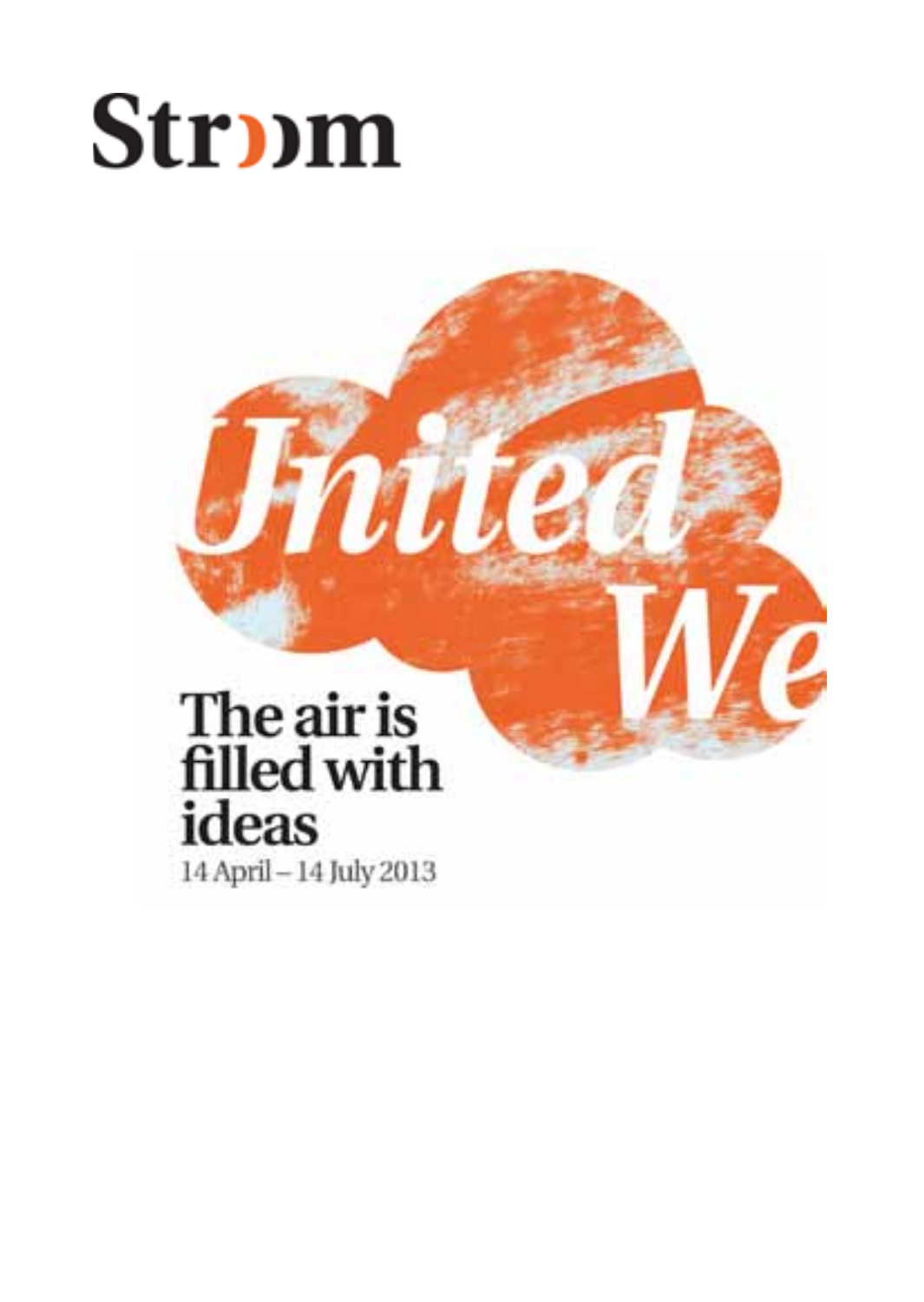

Beck, 'Song Reader,' An Album Fans Perform Themselves, 2012

## **Introduction United We**

*"The air is filled with ideas. In a very dense cloud. And at some locations those ideas pe netrate the clouds and drop down to earth. All you need is people, who want to function as funnels."* Architect Frank van Klingeren in De Nieuwe Linie, 1974

We are those people who are needed to give ideas a place on earth. Anyone can become a funnel for ideas! Change is in the air, but the re are certainly also things happening on the ground. Cooperations, guilds and associati ons arise as mushrooms. There is the Brood fonds, which provides an affordable alterna tive to mainstream Disability Insurance and the Mediaridders, a collective of freelance investigative journalists and media makers. If the large structures around us fail - banks, pension funds, social security, schools - then why not take things in our own hands and do it differently and better? That seems to be the driving force behind this new belief in collectivity.

During *United We* we investigate with artists, designers, architects, managers and a gro wing group of curious people, the how, what and why of collectivity. The Dutch newspa per NRC recently headlined: "Me is out, we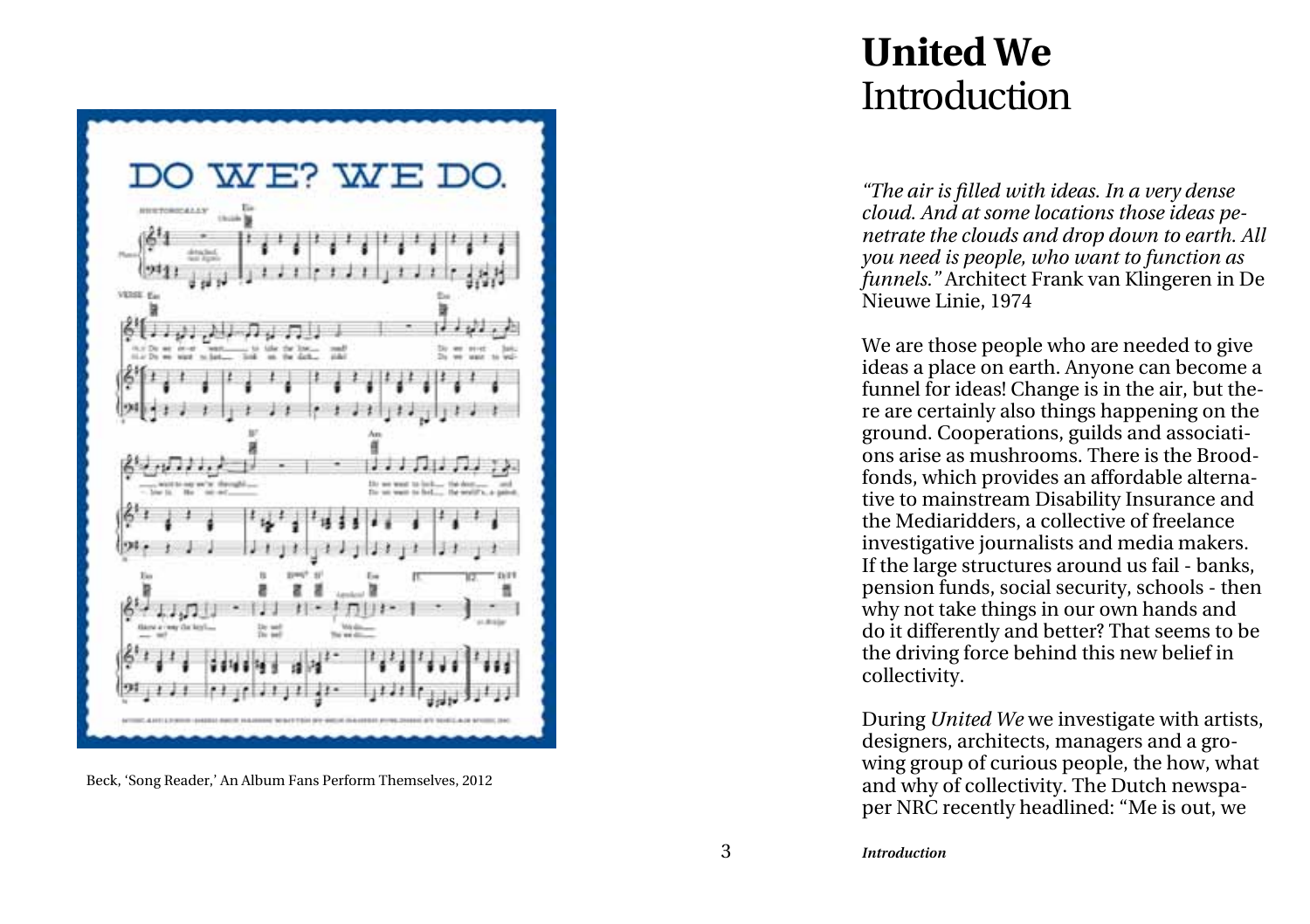is in". What ideas currently exist about other forms of working, living, organizing? How are these ideas taking shape? Is a future imagi able that is not simply about growth, power and profit, but where the added value is cre ated by the collective?

*United We* consists of an exhibition with work by Frank van Klingeren, Potential Es tate, Conditional Design, Itay Ohaly, gerlach en koop, Ante Timmermans and Pratchaya Phinthong on the invitation of gerlach en koop. In the Stroom School program we delve into six areas where collectivity plays a role: *United We Work* (13/04), *Make* (22/4), *Live* (5/6), *Organize* (12 & 13/6), *Learn* (June-July) en *Resist* (14/7).

This guide provides visitors with background information on *United We,* information about the works and their creators, and a description of the Stroom School activities.

#### **Follow the project via**

- www.stroom.nl
- upcyclingprogramstroom.tumblr.com
- www.facebook.com/stroomdenhaag

## **Background United We**

'We know what things cost but have no idea what they are worth.<sup>7</sup> This quote from the British economist Tony Judt serves as the guiding principle for Stroom Den Haag's long-running *Upcycling* program (2009- 2014), an investigation into new perspectives in the creation of value. The term upcycling first became known as one of the catchwords of the Cradle-to-Cradle movement, but has recently become more and more popular as the solution for processing waste into luxury products.

Stroom thinks that the word carries a lot more meaning than that. For us upcycling refers to the development of alternatives to produce, act, consume and organize in which the creation of value (and not merely in financial or monetary terms) takes central stage. The *Upcycling* program takes place against the backdrop of a financial crisis, which many believe is a systemic crisis. The prevailing ways of doing politics, banking, producing food, running organizations, working too much, striving for ever greater growth and profit, depleting the earth; are showing cracks.

There is a growing plea to start doing things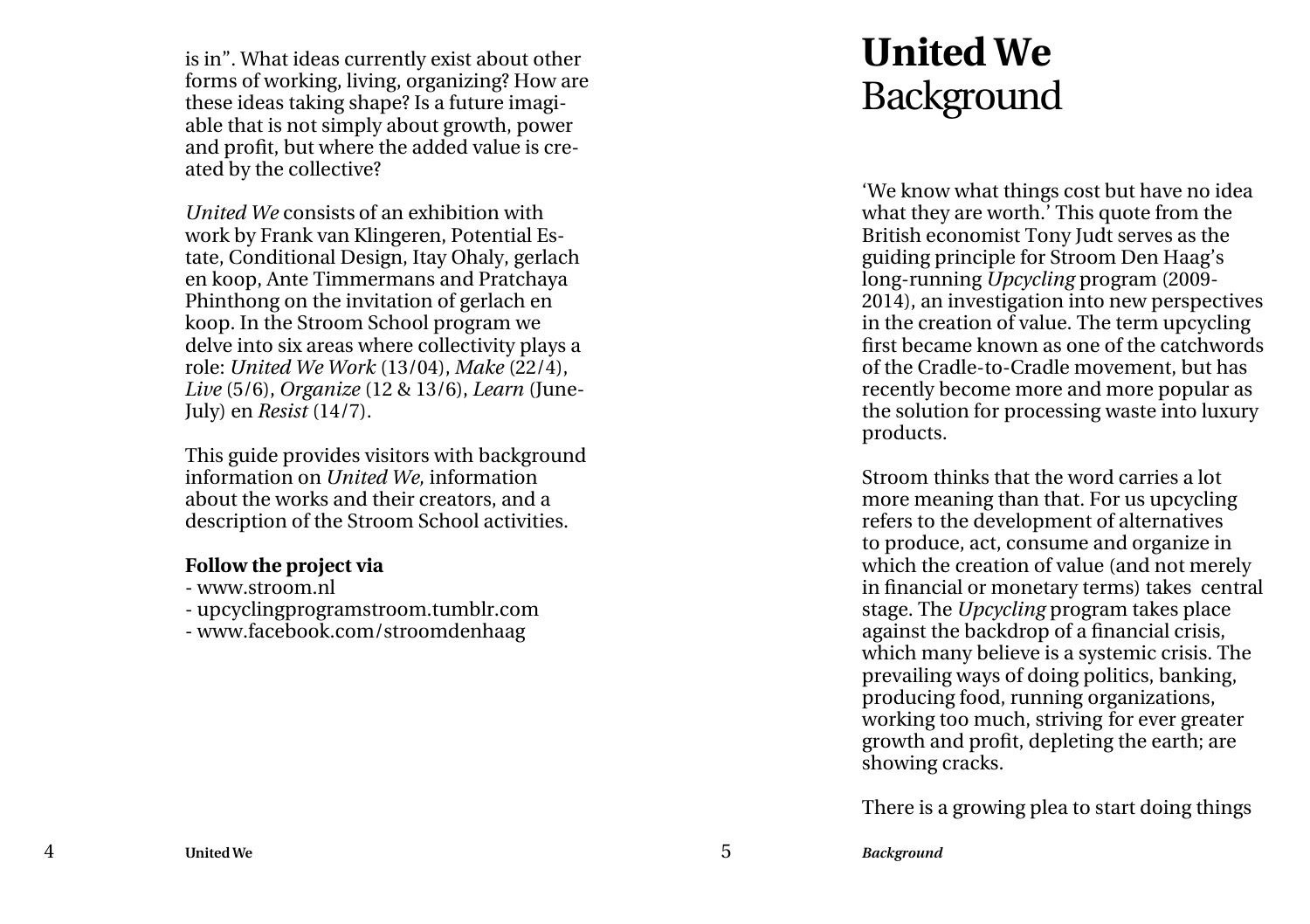differently; you hear it on the many squa res around the world, from former financial executives and chefs. from economists and supermarket managers, in urban develop ment but also in health care, you can see it in the many new initiatives in the fields of journalism and energy production. Peo ple don't take it any longer and start taking things into their own hands again. People are developing alternatives and they often do this together.

It is this development that Stroom wants to investigate, identify and demonstrate within *Upcycling*. We do this through conversations, workshops, lectures and exhibitions in which we combine both disciplines and generati ons. Indeed, the above sketched develop ment is not only of our times but knows early predecessors.

*United We* is the third exhibition within the *Upcycling* program. The two previous *Upcy cling* exhibitions were: *Up to You* (2010) and *There, I Fixed It* (2011). *Up to You* presented structures that gave the visitors/users the freedom to adapt them according to their own wishes. *There, I Fixed It* focused on the mentality of the user. Within this framework Stroom opened the Dutch branch of the eflux Time/Bank: an online platform where goods and services are exchanged with 'time' as its currency. This way Stroom puts the justification of an alternative economy to the test.

After the *You* and the *I* of the first two exhibi tions, this third edition zooms in on the *We*: the organizational form that facilitates the conditions for value creation. This time the focus is not on the individual or on the mere management of the status quo, but on a new form of collectivity.

The six participating 'parties' in the exhibi tion all approach collectivity in a different way.

The architect **Frank van Klingeren** designed 'squares', open spaces, covered by a roof, spaces where you simply had to run into each other, where community and collecti vity would simply spring up. In Het Karregat in Eindhoven a theater, play corner, bar and pingpong table were placed side by side, on an open floorplan, without hierarchy, without walls. He wanted to remove people and functions from their self-imposed com partments, to mix them up and bring them together.

The artists' collective **Potential Estate** on the other hand collaborates at specific times and on specific projects. Often the topic of their collaborative works is the economy and the creation of value. Their collaboration is very intense and it is only sporadically that they create work together.

The designers' collective **Conditional De sign** functions in a similar way. When there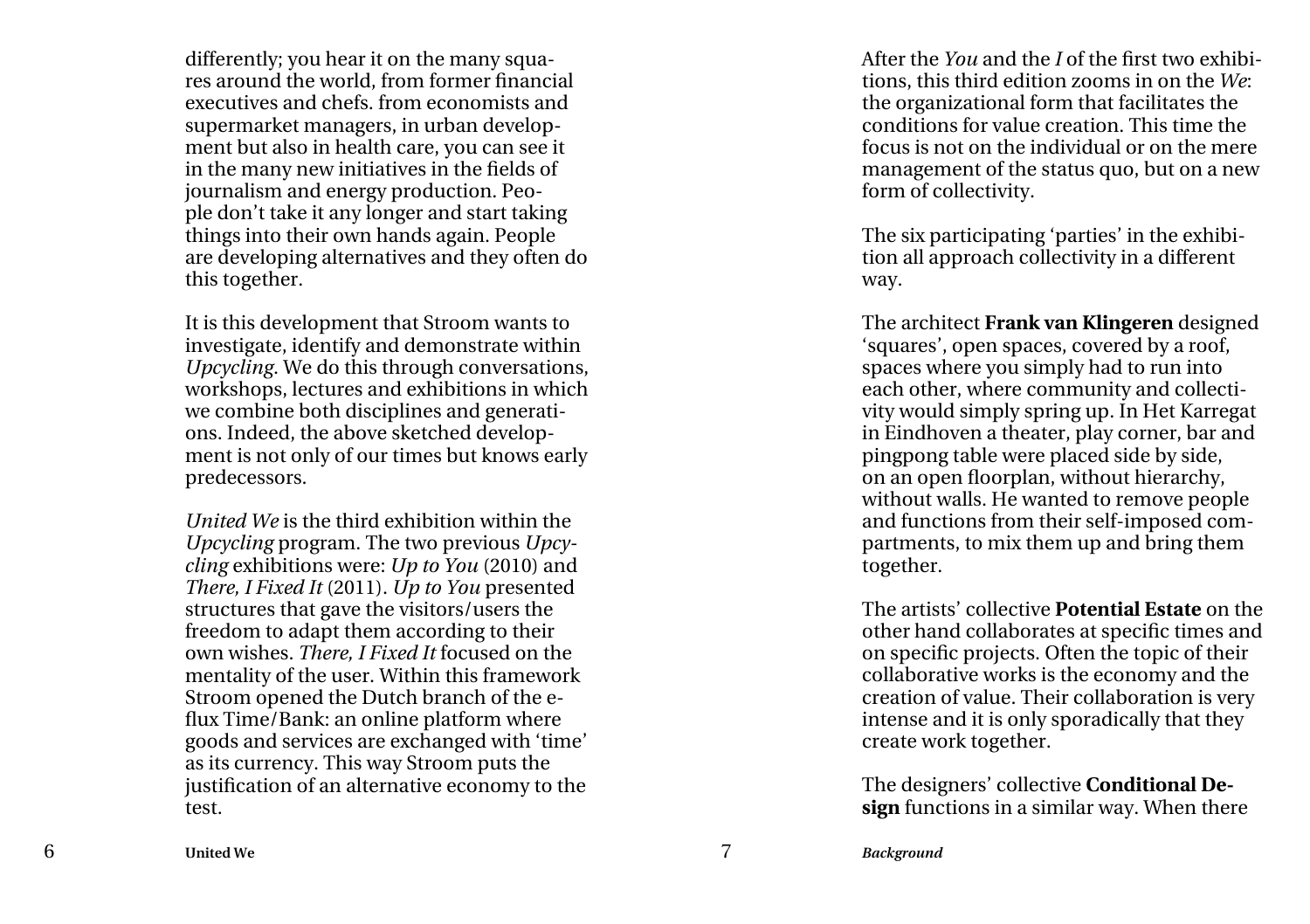is time, and a great idea, they research a specific theme in a workshop-like setting. Furthermore, they set up certain rules that control both the process and the result. They do not only work together as a collective, but also investigate and put the process of collective labour to the test, making it the subject of the work itself.

Designer **Itay Ohaly** has an entirely different approach. He also reflects on the process of collective labour, but he does so by setting and developing the rules and parameters by himself and afterwards inviting people to use them in their designs. Here the end result is unknown and a linear production process is annulled.

The artists **gerlach en koop** have yet again a completely different way of working, in that they form a kind of symbiosis and make their similarities and differences into the subject of their work.

Also not immediately visible is the work Demonstrations by the Thai artist **Pratchaya Phinthong**, included in the exhibition on in vitation by gerlach en koop. The work is kept in the wallet of the receptionist of Stroom and shown on request, or rather: demonstra ted.

Finally we will show work of the artist **Ante Timmermans**. He does not really work as a collective or researches the theme of collec -

tivity, but by his fascination with social sys tems (the city, politics, people) he as it were represents the split *United We* indirectly finds itself in. On the one hand collectivity is an alternative for our current and prevailing systems; on the other hand every collective form of organization will become a system again, with set rules and mechanisms.

In one of Timmermans' works in the exhibi tion, we see the artist writing with two hands simultaneously. He is at that moment the smallest, yet most intimate collective imagi nable. Its members are the leftside and the rightside of one and the same body. *United We.* 

The spirit of collectivity is not new, we all know that. There is a rich history of cooperative thinking, working and organi zing. We show this history with a number of heritage objects from the archives of The Cooperative College in Manchester and the National Cooperative Museum in Schiedam.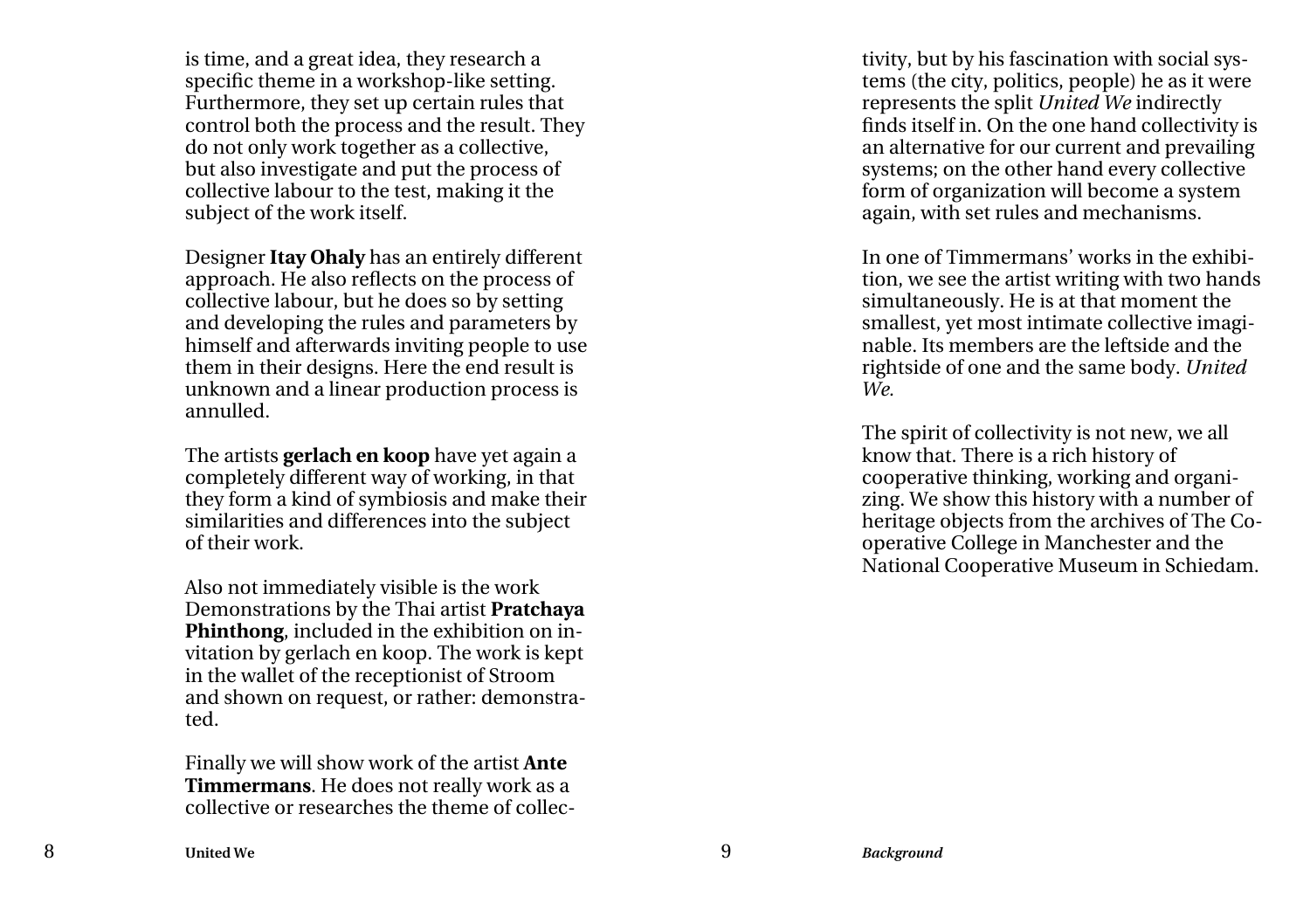## collective **Conditional Design**

Conditional Design is the result of what began in 2008 with impromptu meetings on Tuesday nights between Edo Paulus, Jo nathan Puckey, Roel Wouters and Luna Mau rer, around the latter's kitchen table.

The Amsterdam based artist and designers, were looking for ways to avoid being defined by the media they worked with. Media are a common, yet restricting way of describing design- and artistic projects and practices.

Conditional De sign, 'The Beach', workshop.

Photo: courtesy the artists.

Instead, they decided to search for a new term and definition that sufficiently descri bed their way of working. The collective for mulated a Manifesto, the Conditional Design Manifesto, in which they stated their shared views about design and art. Rather than operating under the terms Graphic Design, Interaction Design, Media Art or Sound De sign, they introduced the term Conditional Design: foregrounding the approach, instead of the medium of choice.

Conditional Design is an approach that re flects the tendencies of our contemporary society - under the influence of the media and rapid technological developments, our world, our lives and the way we interact with each other are increasingly characterized by



speed and in a state of constant flux.

In order to reflect the here and now, the members of Conditional Design adapt their methods to coincide with these develop ments focussing on processes rather than products, allowing their work to adapt to their respective environments, emphasize change and display differences. Key notions within the manifesto are "The input is our Material", "Logic is our Tool" & "The process is the Product".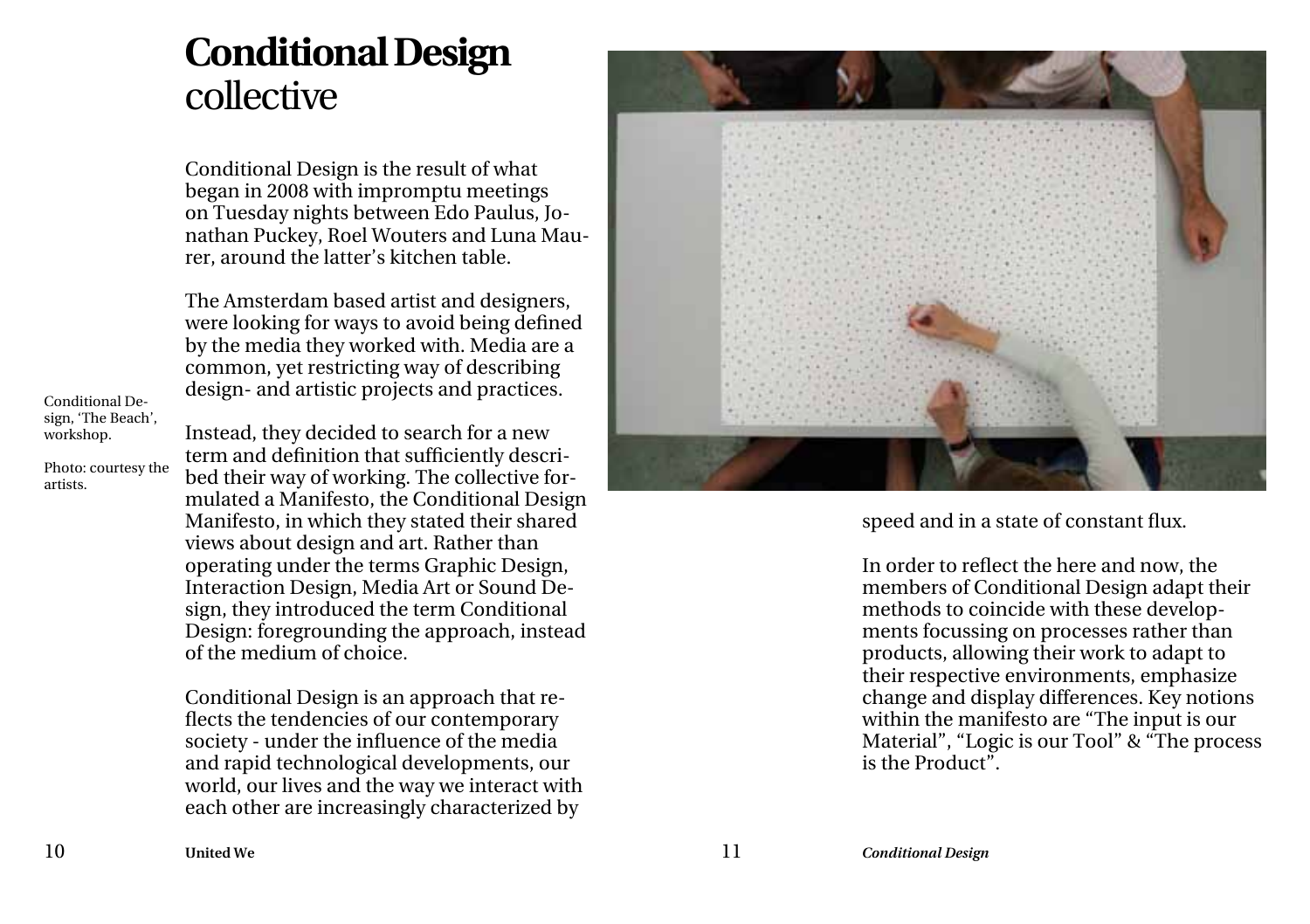Maurer, Paulus, Puckey and Wouters organised weekly mini workshops that lasted between 1 and 3 hours during which they would set to work together with just a sheet of paper, a couple of pens or other materials and a few simple rules one of them had formulated beforehand to guide them. During their workshops they have explored The Perfect Circle, 4 Long Lines as well as The Beach for instance, each drawing following it's own specific set of rules.

Valiz publishers will publish the *Conditional Design Workbook* this spring.

Conditional Design, workshop results on networks and relationships.

Photo: courtesy the artists.

CRUSHING **Bicliffed last LP HALLMAN NITWING** CORRUPTION HASS MEDIA NINOKITIES SEPARATISTS **DEVOLUTION CELEBRITZ MARCISSISM DISTRIBUTION USNAVETS** FOUILIBRIUM FREEDOM

12 **United We 13** *Conditional Design*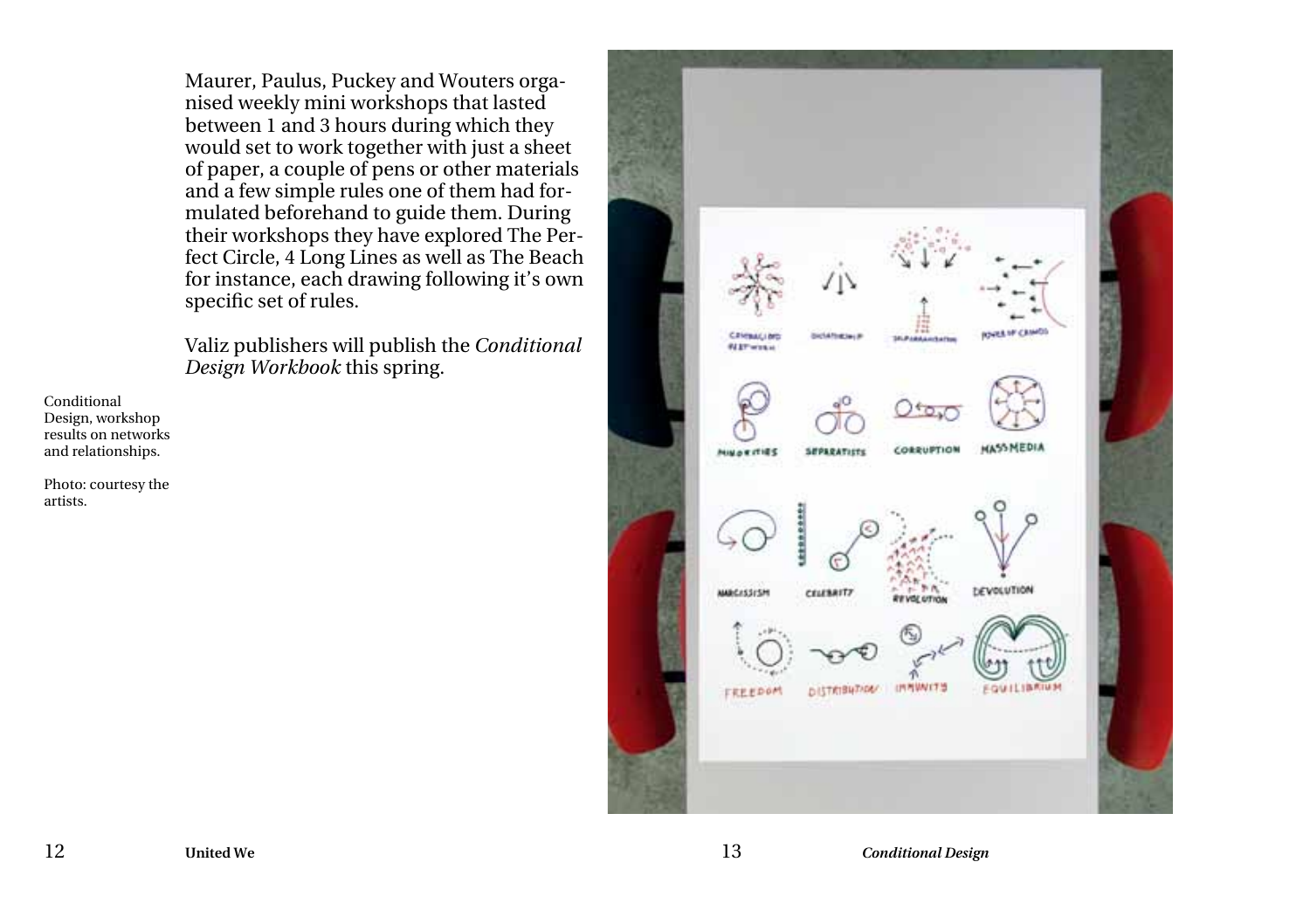## artist collective **Potential Estate**

Potential Estate is a temporary alliance that designs residential spaces and narratives. It operates along models of self-organization and mutual inclusion. This practice is highlighted in a number of Potential Estate activities: cabinets, public events and their present website. Potential Estate is developed by participating artists who are building through this research an open and temporary collective housing scheme beyond the frame of exhibition.

Potential Estate, screenshot of the video *The Crying of Potential Estate.*

Photo: courtesy the artists.

Participants are: Vincent Meessen (US/B), Ronny Heiremans (BE), Pierre Huyghebaert (BE), Katleen Vermeir (BE) and David Evrard (BE).

In the *United We* exhibition we show their videowork *The Crying of Potential Estate*  (2008). This video is the result of an auction that took place on Thursday January 24th 2008 between 7 and 9 p.m. in a commercial gallery in Antwerp, Belgium.

A story written by Potential Estate was put up for sale. The story was cut up into 45 lots that were read from an audio-booth. After a lot was read, the bidding started. A professional auctioneer performed the auction in 4 languages. It generated a competitive environment



#### and intense bidding. All lots were sold.

As the lots were sold the story gradually unfolded. The story featured The Indian, the tiny economist and Wally Hope. Wally Hope refers to a man who became an icon of freedom in the mid-70ties. His multiple uses of the name Wally was a playful and idealistic attempt to create havoc with officialdom.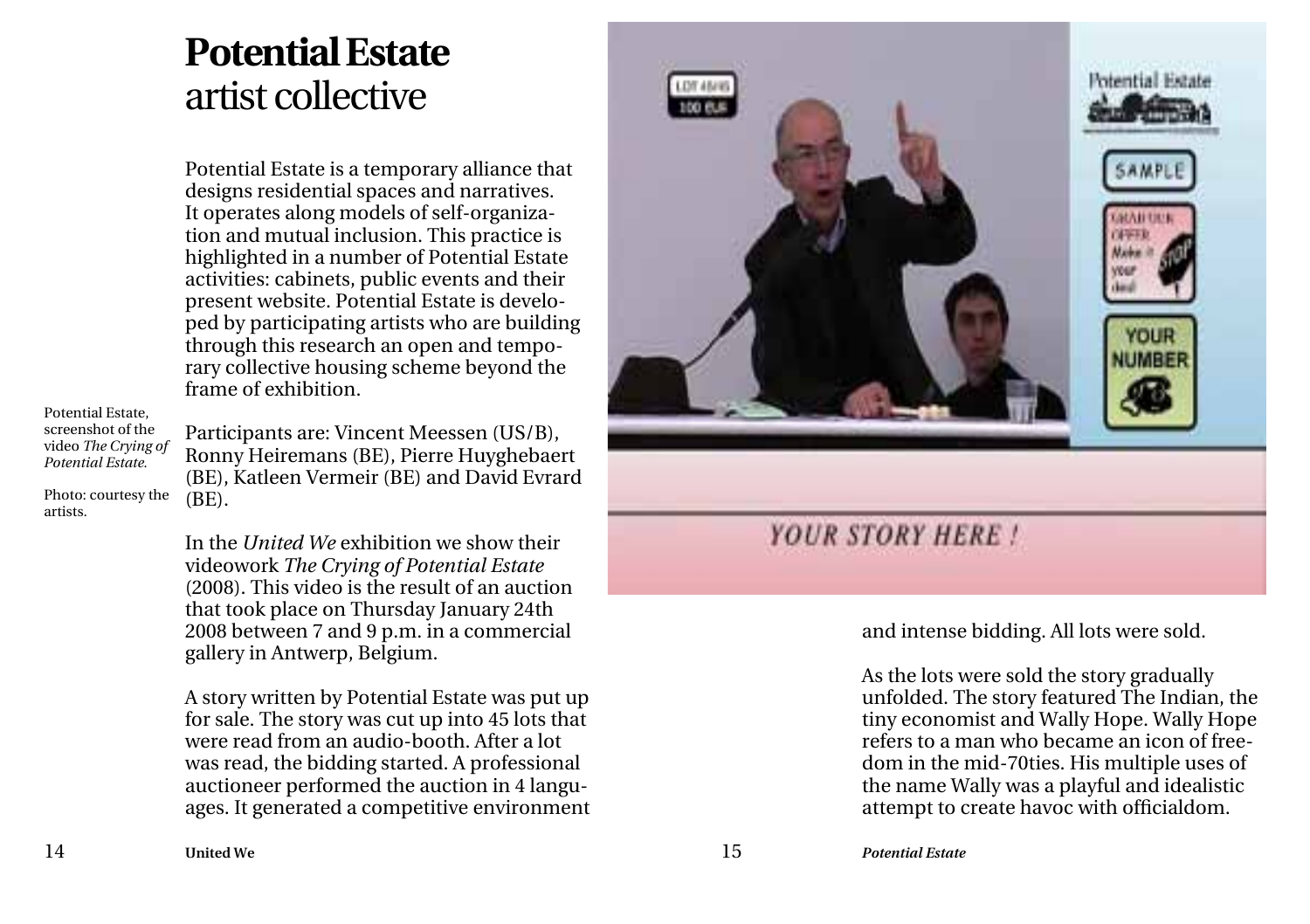Potential Estate conflates the Wally Hope character with multiplicity and hyper-mediatization.

The village of Belgium, Wisconsin presents itself as the utopian location where part of the story is set.

*The Crying of Potential Estate* is also the mediated version of the above auction. It was screened live from a mini TV-studio Potential Estate had set up in the basement gallery, next to the audio-booth. In fact all visitors present on the evening of the auction performed as extras in the film. Although cameras and screen were very present in the setup of the space, the notion of being an extra only began to seep through after the auction.

Potential Estate, screenshot of the video *The Crying of Potential Estate.*

Photo: courtesy the artists.

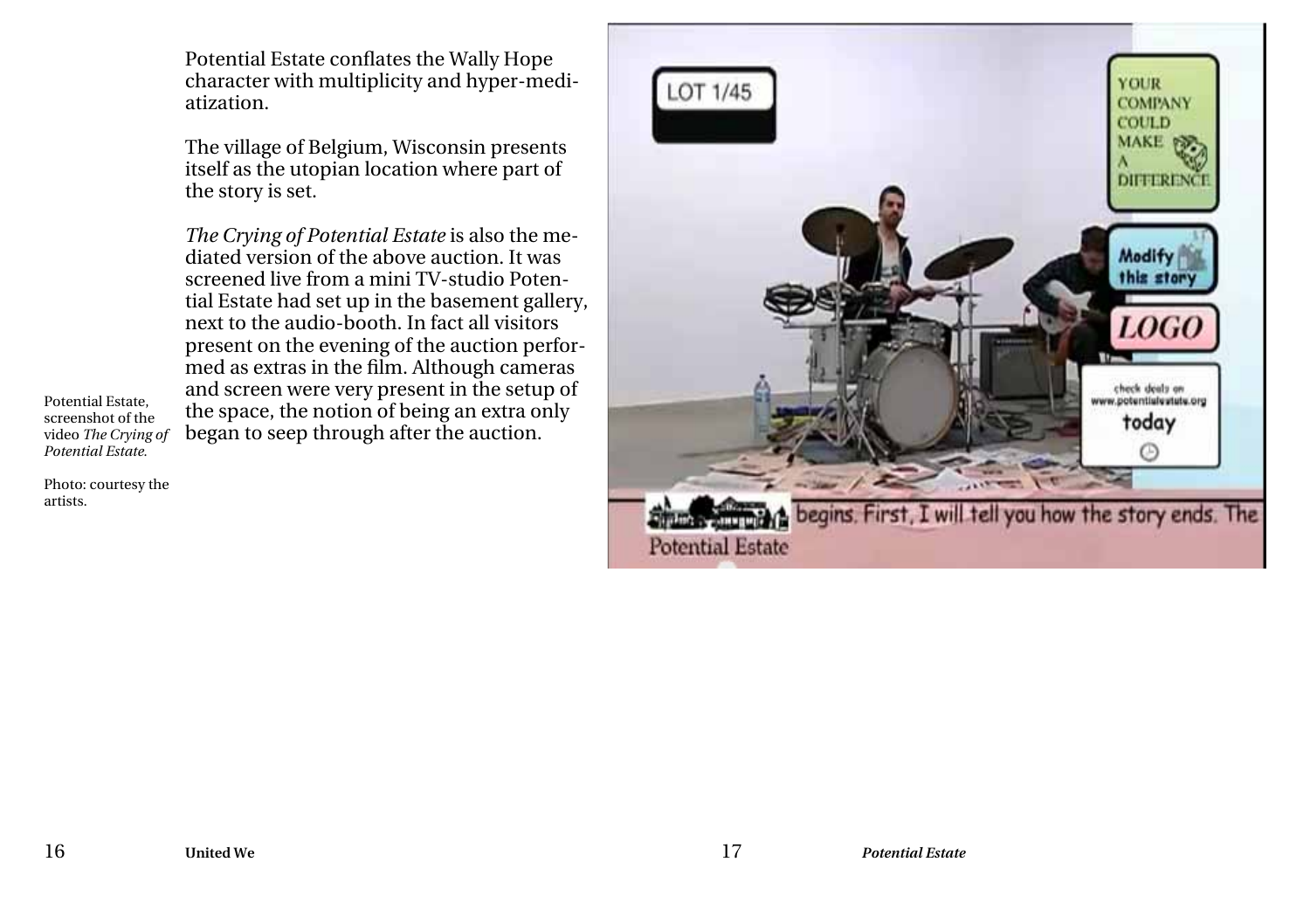## **Frank van Klingeren** architect

1. Marina van den Bergen en Piet Vollaard, Hinder en ontklontering. Achitectuur en maatschappij in het werk van Frank van Klingeren (Rotterdam, 2003) p. 119.

2. Van den Bergen en Vollaard, Idem, p.18-19.

Gereed voor alles (Ready for every thing), De Meerpaal in Dronten, 1967

photo: Jan Versnel uit archief Het Nieuwe Instituut

"Imperfection is nothing to be afraid of; per fection is something we cannot afford. A kit chen is never good enough. Give the people an unfinished house. The basic object (...). You have to make an appeal to the skills and ingenuity of the residents themselves." 1 The year is 1968 and these are the words of selfmade architect Frank van Klingeren (1919 -1999), who, as no other, succeeded in trans forming the ideas of collectivity of the sixties and seventies into buildings. In the above quote Van Klingeren openly campaigned against the indestructable standard-sized cupboards in state-subsidized houses. He was a great advocate of self-efficacy, in his view something entirely different from par ticipation or public involvement, things he didn't like at all: 'De Meerpaal never would have been built, if we had relied on public participation' 2 .

De Meerpaal is Van Klingeren's most famous building. At the time, both in The Nether lands and abroad, people talked about 'the thing' in Dronten that was inaugurated in 1967. At the time it was a revolutionary buil ding (and even now it still is). A square with a roof and glass walls, where all kinds of acti vities could take place side by side: a theater next to a bowling alley, a bar next to a mar -



ket, a volleyball court next to an exhibition space. The clash between these simultane ous activities was exactly what Van Klingeren was aiming for. He was greatly concerned with the demise of our public domain as a meeting space and a space for communica tion, as everyone was retreating ('clotting') to his or her own private one square meter. This concern became the main motive behind his work: all his projects are imbued with special attention to communality. Although Van Klingeren never realized a housing pro ject, his ideas about housing are also appa rent in the youth hostels he built, including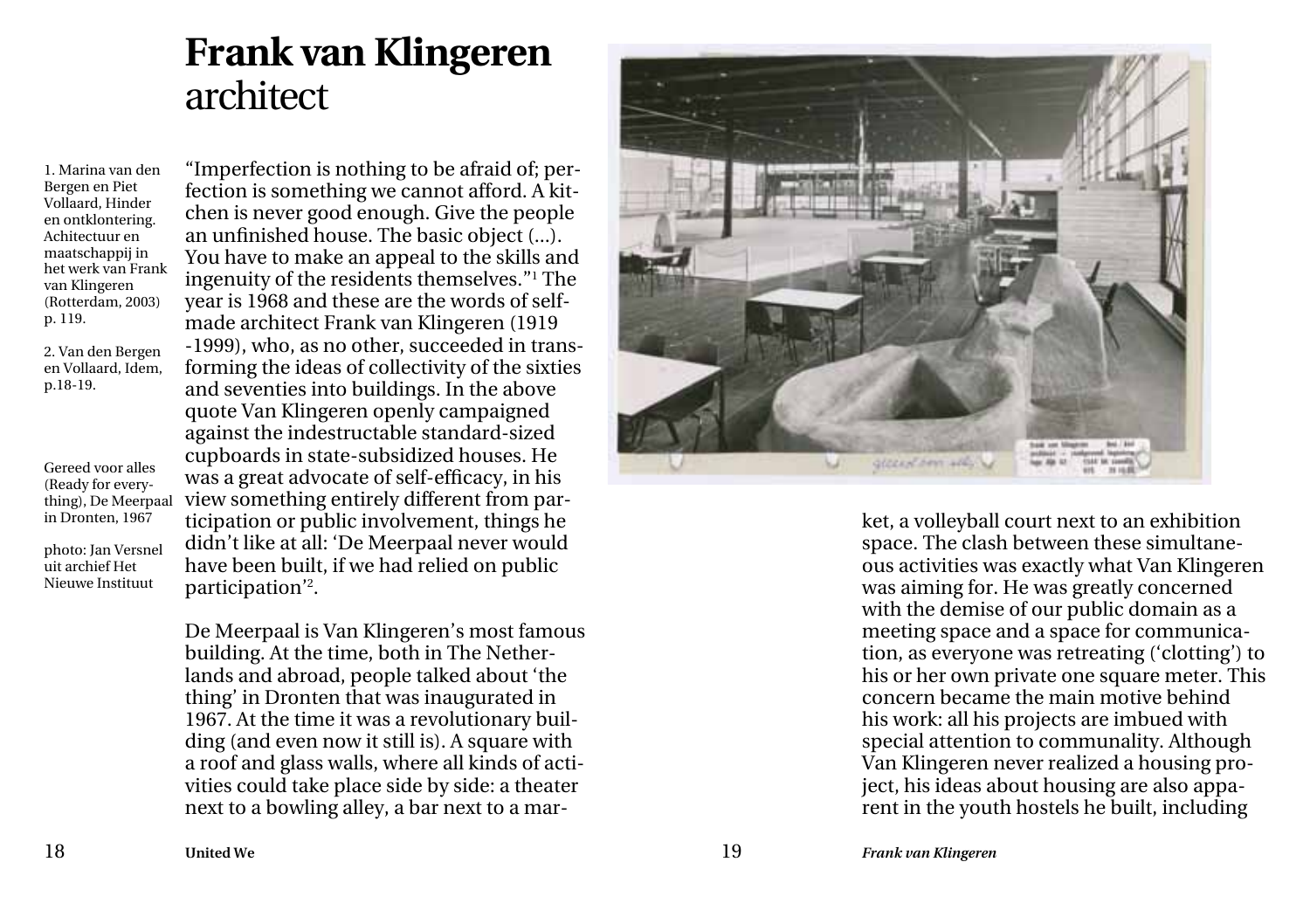the one near Kijkduin (1973). In the view of Van Klingeren this temporary, alternative and nomadic form of living, where social interaction was more important than having a room of your own, was the model for inno vation in (public) housing. For Ockenburgh he designed the possibly greatest form of *United We:* conversation promoting bunk beds. No wonder this bed takes center stage in the exhibition space. It is a remake, based on a photograph and drawing.

The youth hostel was demolished to make room for a new housing project. Thanks to the Comité tot Behoud Van Klingerenvleu gel (The Committee for the Preservation of the Van Klingeren Wing) the building was dismantled in a way that makes it possible to resurrect it on a new location. Studio Léon Thier and HVE Architecten developed a won derful plan, but at the moment the building is kept in storage, all the parts dismantled and numbered (in itself an admirable achie vement), waiting for the funds and the will power to rebuild it.

In addition to the bunk bed, the exhibition also presents various building elements, a number of films, including the film of the demolishment of the youth hostel by Denis Guzzo, photographs and drawings. *United We Live* (see page 40) will be dedicated to the ideas of Van Klingeren and the reuse of three of his buildings.





Youth Hostel Ock enburgh in The Hague (1973) Photo: Victor van Nieuwenhuys Page 142 from Marina van den Bergen en Piet Vollaard, Hinder en ontklontering. Achitectuur en maatschappij in het werk van Frank van Klingeren (Rotterdam, 2003)

20 **United We** 21 *Frank van Klingeren*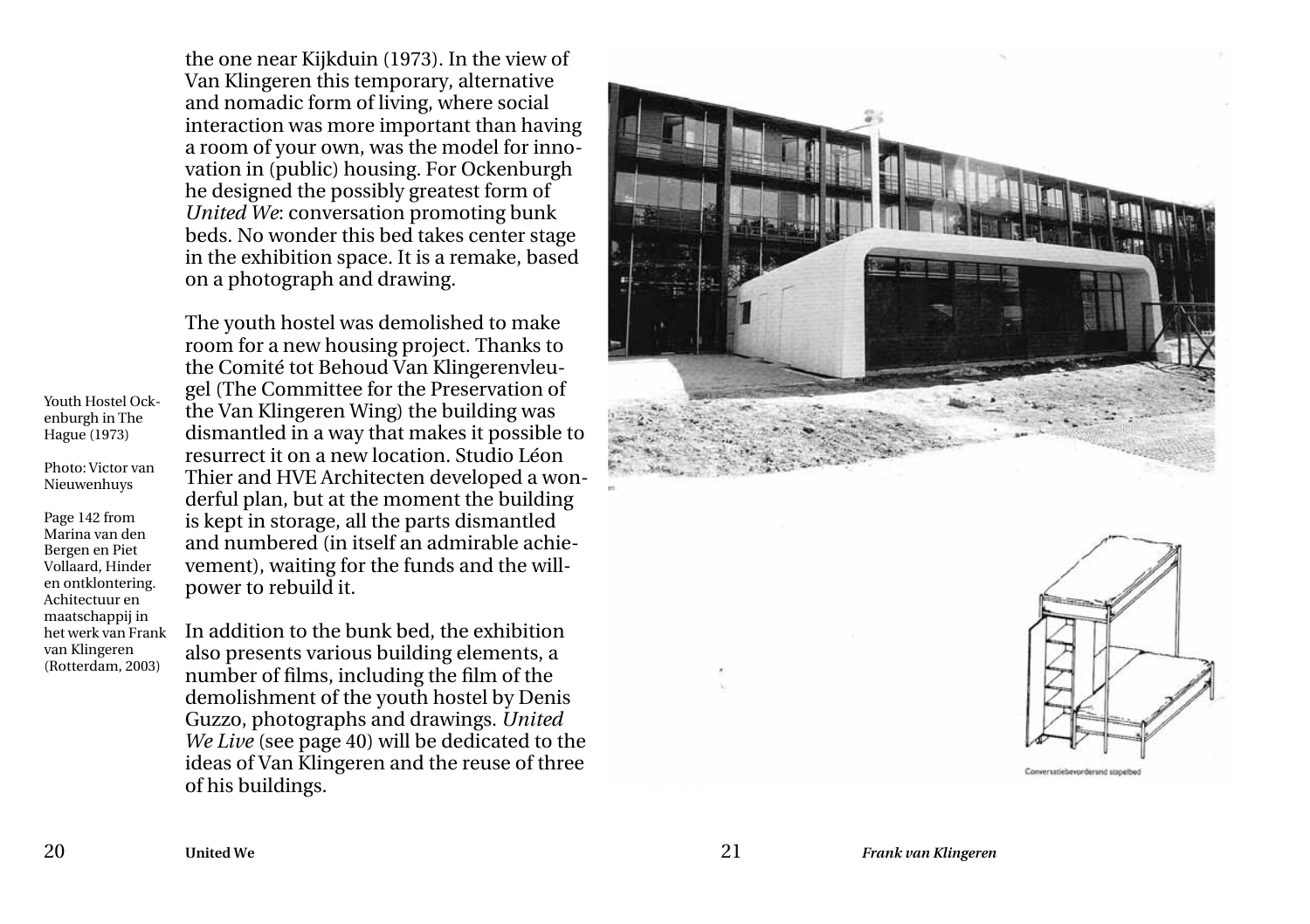## collective **gerlach en koop**

gerlach en koop are two persons who gave up the habit of writing their proper name with a capital letter, in order to merge into one collective artist. They are not restricted to a specific medium or material, but use what seems appropriate, or try to use an ap parent inappropriateness to their advantage.

Repetition plays a key role in the work of

gerlach en koop. They focus their attention on the differences between things that at first impression appear to be similar. The smaller the difference, the more interesting it is. So metimes the difference can only be thought of. Much of the work exists in twos, but it is not always about duality. When something can be repeated once, it can usually also be gerlach en koop, *Lessened space*, 2010, two telescoped office Photo: Kristien

repeated three, four or five times. Collaboration yields more than the sum of its parts, at least that is commonly thought, but the work of gerlach en koop shows that 1+1 sometimes just equals 1.

In the exhibition they show existing, new and selected works. *The Two Pages* from 2010 consists of an unopened pack of copying pa per of which the wrapping has been copied onto the fivehundred sheets of a second pack that has subsequently been rewrapped.



The title reminds one of an old and wellknown magic trick: an assistant is locked in side a box; under loud lamentations the box is sawn in two; the two half-boxes are posi tioned like two pedestals, like two platforms (or tombstones); a large cloth is being waved over them accompanied by some unintelli gible murmuring and, behold: this single as sistant appears not to have been halved, but miraculously doubled, just like the exclusive pearl necklace that someone in the audience hung around the assistant's neck at the start of the performance.

desks

Daem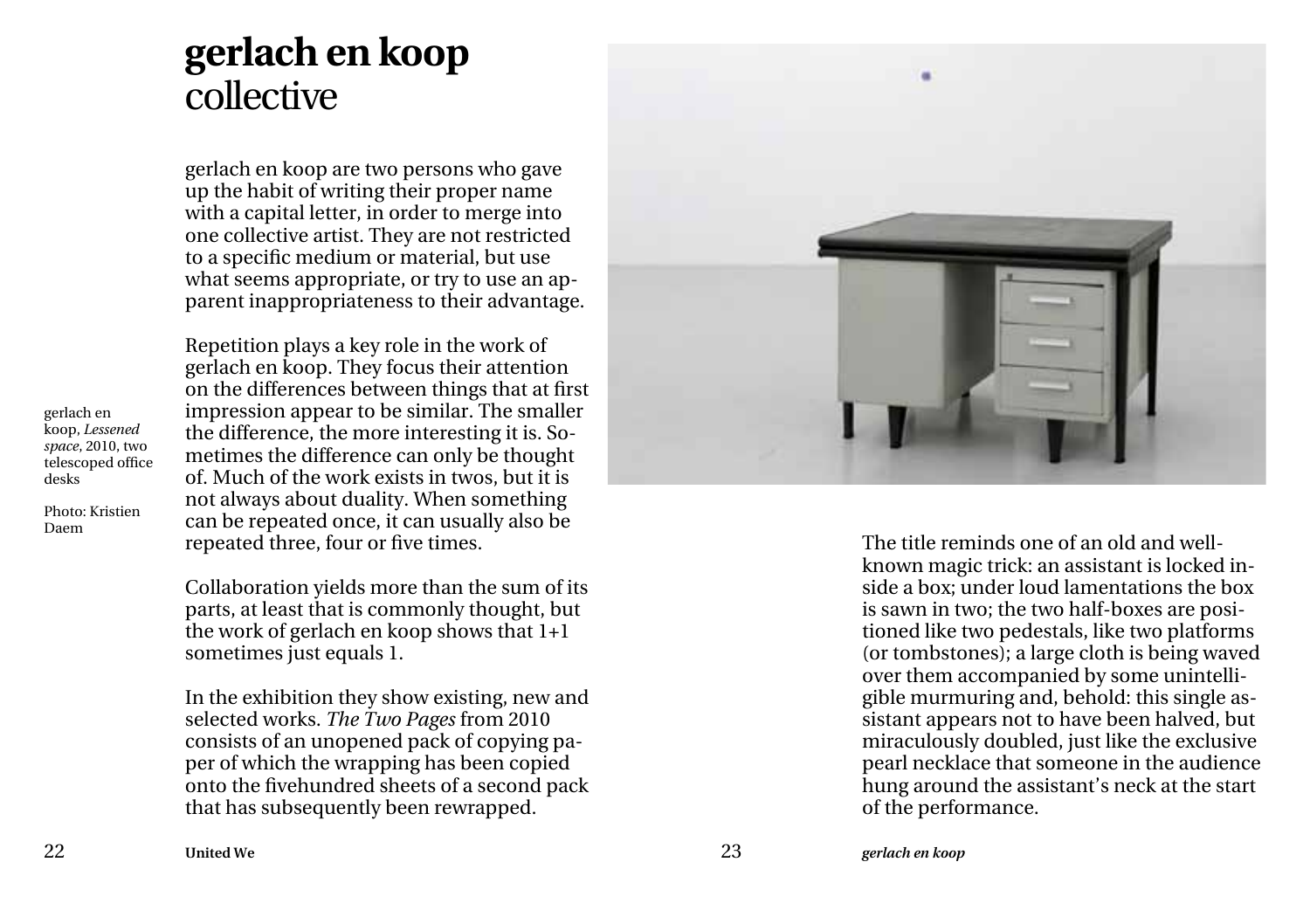In the basement there is a new work, that although quite drastic physically, is not immediately visible. *Untitled* is mainly perceptible. It is a continuation of *Concessions? Never make any.* (2007) in which a straightened paperclip appears to have the exact same length as the difference in height between them.

Also not immediately visible is the work *Demonstrations* by the Thai artist Pratchaya Phinthong, included in the exhibition on invitation by gerlach en koop. The work is kept in the wallet of the receptionist of Stroom and shown on request, or rather: demon-

gerlach en koop, **begerlach en koop, beget**<br>*Are we off? We're* **begated**. *off*, 2010, three unmade shirts, three shirt boxes, ceder cones and a cube from mdf

Photo: Kristien Daem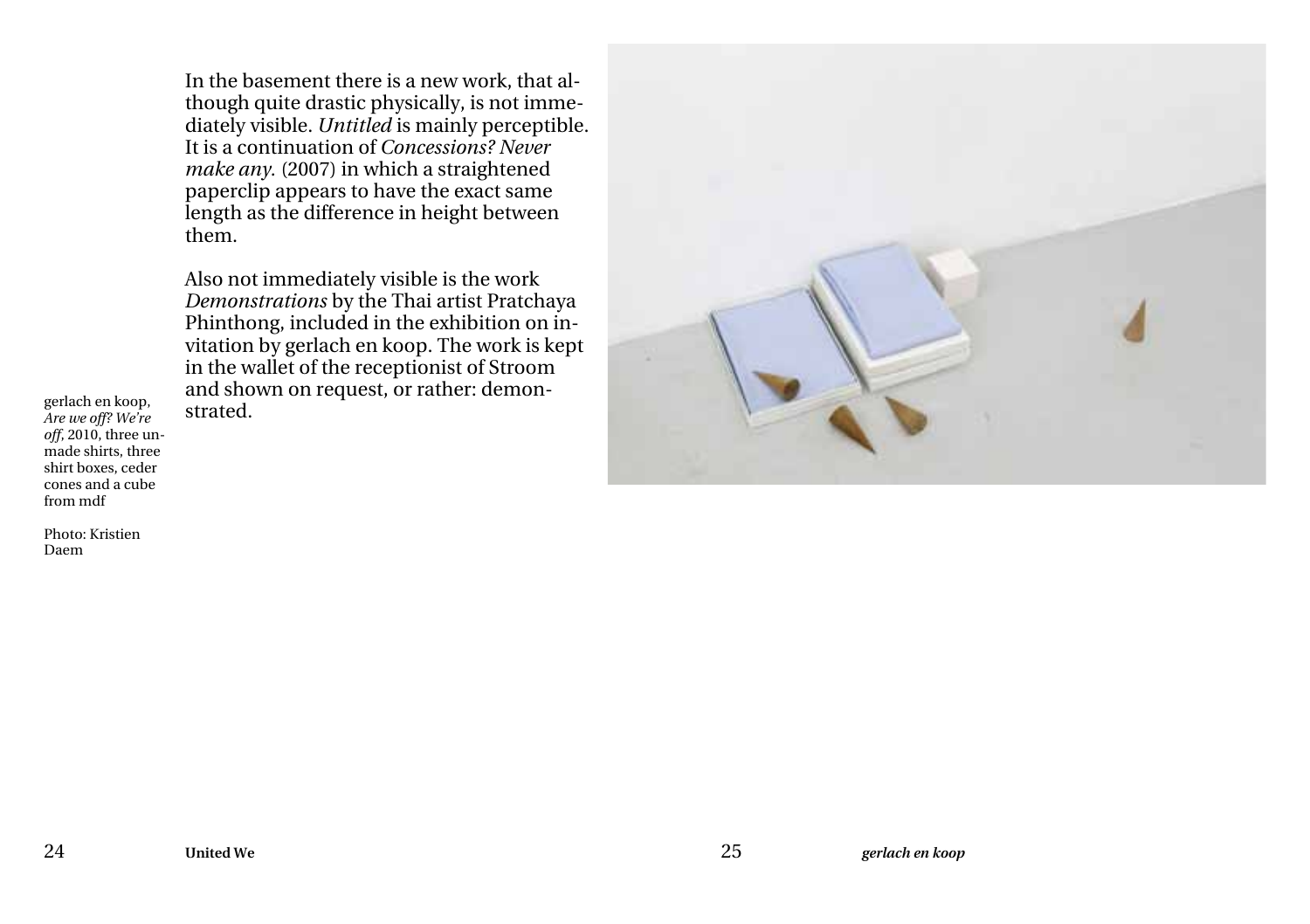## **Itay Ohaly** designer

Itay Ohaly is an industrial and product de signer from Israel whose work focuses on processes and chaos. He deliberately brings disorder into his working process and ac tively encourages it. Ohaly's chaotic, nonlinear processes lead to projects that can have many possible manifestations. After all, an exploded creative process does not lead necessarily to that one table or one chair. His working method compares in a sense to the *cadavre exquis* drawings of the Surrea lists where multiple hands worked on one drawing.

Itay Ohaly, *The Group Project,* C Mine, Genk, Belgium, 2012.

Photo's: courtesy the artist.

Coincidence, interpretation, collaboration, outsourcing, fragmentation are methods he uses to create his objects and furniture.

In The Group Project and Design & Chaos these principles of a non-linear design me thod and a fragmented co-operation are strongly visible. About that last project he wrote:

*The project Design & Chaos produces a se ries of desks and cabinets that are conceived through distinct processes. Each is contribu ted by an individual participant, who has no preconceived notion of the projects end goal. Due to the fragmented nature of the contribu -*



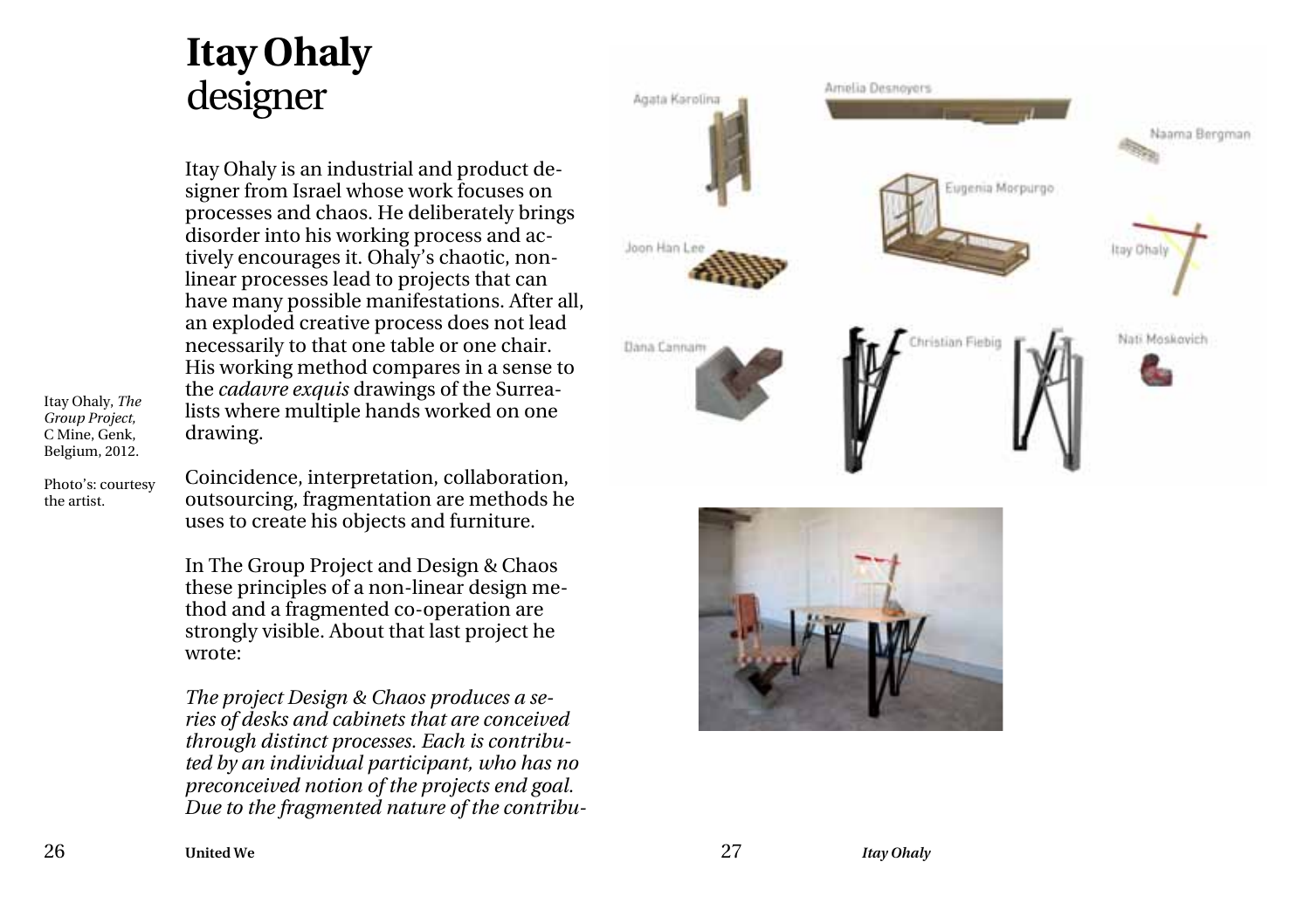*tions the final design cannot be known until executed. With Design & Chaos normal design processes and their linear logic are eliminated.*

For *United We*, Ohaly has also created four ceramic water jugs that hitherto only existed as computer images. The designs were realized through a four steps fragmented process, where the people who were involved didn't know what they were creating. The participants only had to perform a given action. As a result, the relationship between the designer and the final object, and the influence of the first on the aesthetic process, was interrupted. Ohaly himself was responsible for an increasing amount of steps: starting from zero, then one, two and finally three. Through this process, we see a gradation in chaos and serendipity.

Itay Ohaly, *Fragmented processes Cabinet, Design and Chaos* , 2011.

Photo's: courtesy the artist.





28 **United We** 29 *Itay Ohaly*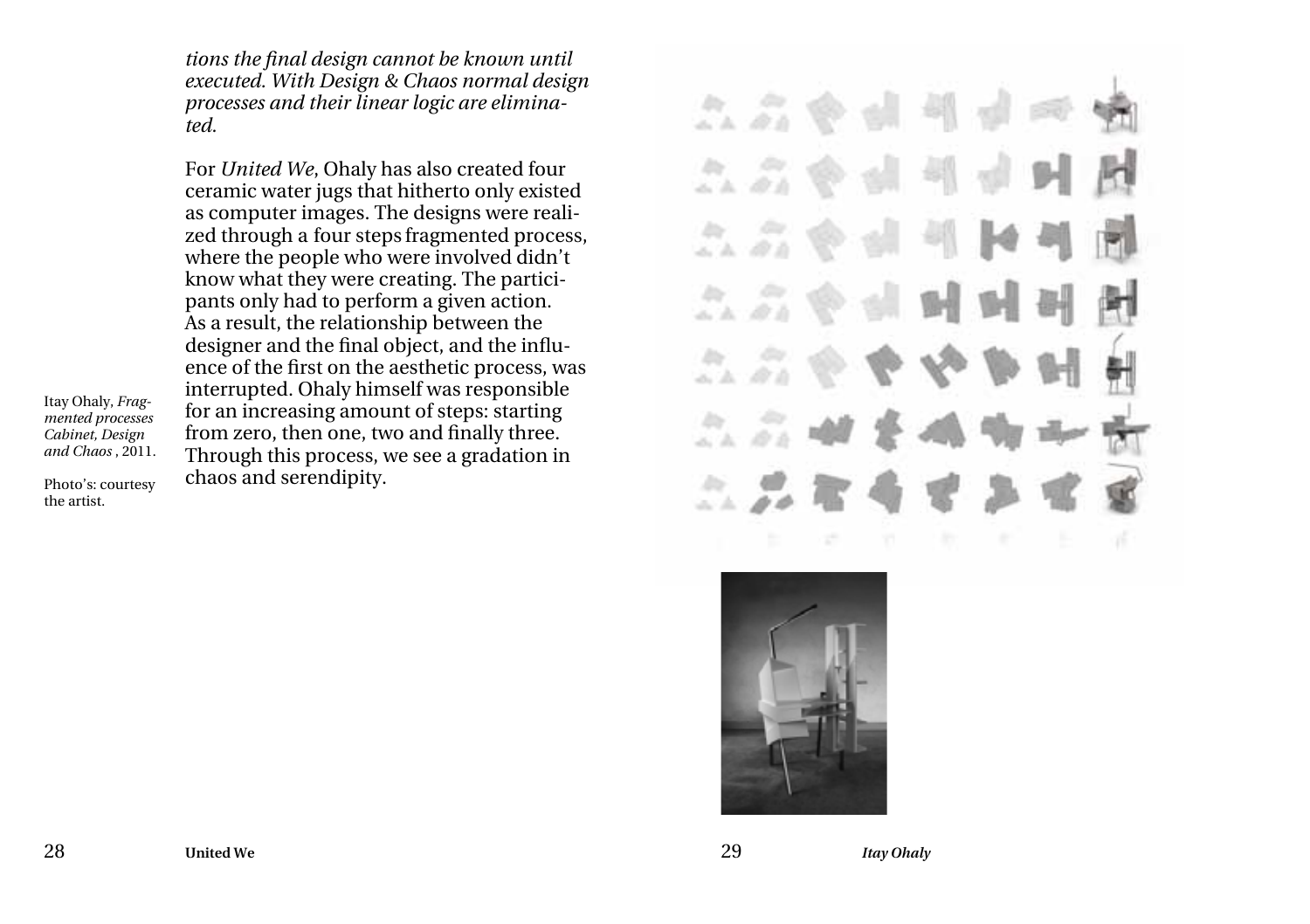## artist **Ante Timmermans**

The Belgian artist Ante Timmermans is one of the most active figures of the contempo rary drawing scene at this moment. Using very simple techniques for his drawings, which are almost entirely black and white, and obsolete technology in his installations (record players, overhead projectors, etc.), he serves as an accurate eyewitness of our modern times; the role of entertainment, our ennui and boredom.

Ante Timmermans, screenshot of *Sys tems*, fragment#9 (TA\_scheme), 2011.

Photo: courtesy the artist.

He notably focuses on issues surrounding the nature/culture debate, and the repre sentation of the modern city as a ghost city, a landscape of numerous skyscrapers, a no-man's land. Both poetically ironic and disenchanted, his work is also a meditation on the pregnancy of language and words in our lives.

Timmermans is interested in systems, social systems such as cities or politics, but also in systems as an almost metaphysical instru ment that governs our ways of thinking, working and living. In his works he is often looking for and playing with the moments when these systems crack, when they loose control over us.



As stated in the introduction of this exhibi tion guide, Timmermans' fascination with social systems touches upon the duality pre sent in United We: on the one hand collec tivity is an alternative to current, prevalent systems that might fail us or disappoint us but then again, any collective organization becomes, in the end, again a system with rules and mechanisms.

In one of his moving drawings, we see Tim mermans writing with two hands simultane ously. He is writing a palindrome in Dutch: dream (droom) and murder (moord). Every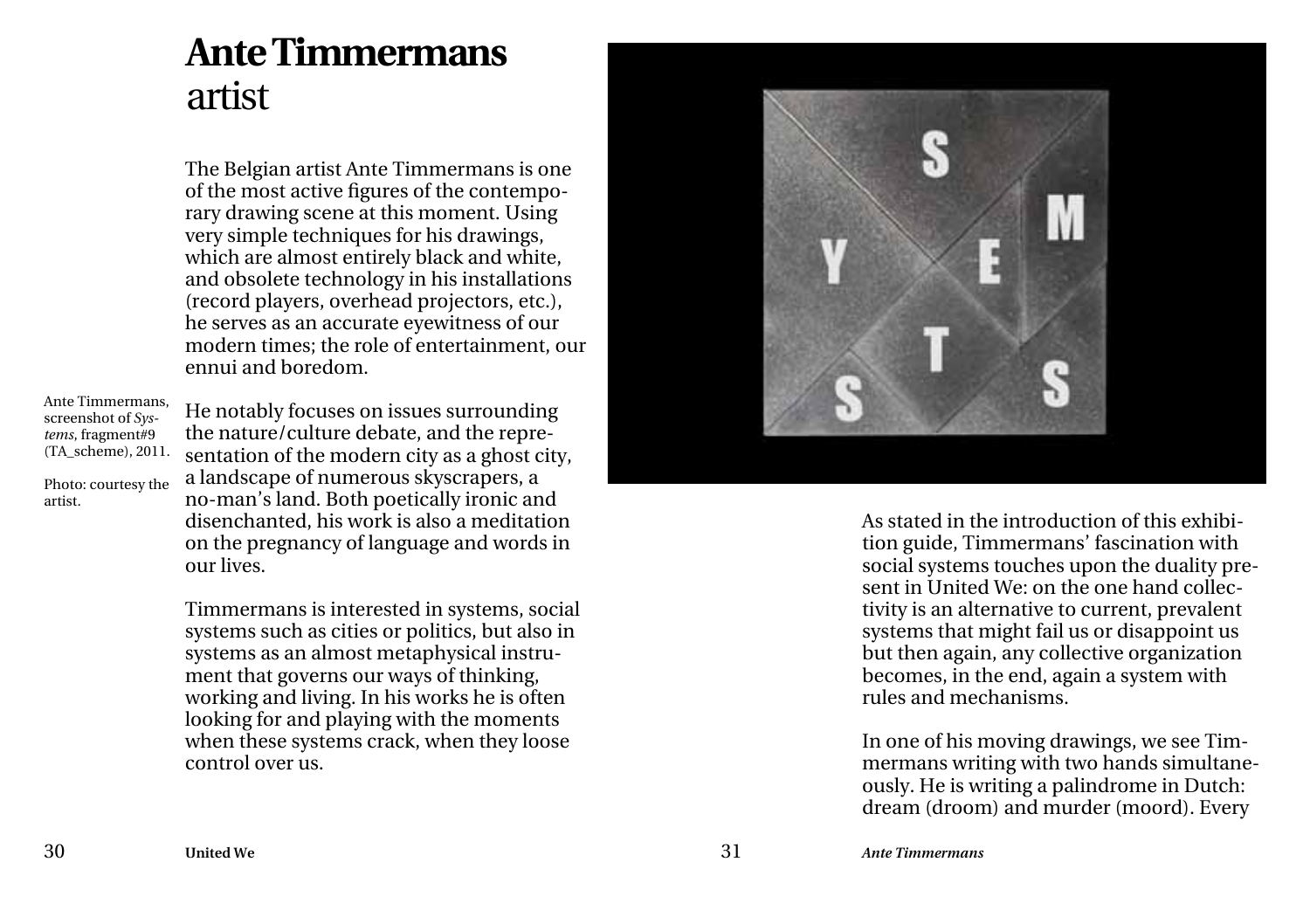actualization of a dream is also its termina tion, and the beginning of the search for a new dream.

In this work, but also in a more recent work where the artists played a game of OXO against himself, he forms, so to speak, the smallest and most intimate collective imagi nable. The members of this collective are his right and his left side. You can never win. But neither can you loose.



### archive material **Co-operatives**

In the Dutch Financial Times' magazine, attention was recently paid to the growth of cooperatives in the Netherlands. There is an exponential growth, in 2012 the Netherlands counted 910 cooperatives. The cooperative stems originally from the UK (the Rochdale pioneers are still heroes of the international cooperative thinking) but increasingly reso nates here as well. Farmers, professionals, entrepreneurs - they are increasingly choos ing the legal form of the cooperative. The Financial Times gives as reasons for this the decline of social ties and facilities, the transi tion from an industrial economy to a service economy, tax and legal advantages and our desire to bring the human dimension back into a society and economy that is dominat ed by growth, greed and exploitation.

In the '40 - '70, the motivation to start a cooperative or join an existing cooperative was connected to similar drives. People wanted to hold the production, distribution and sale of food and other necessities of life in their own hands, they believed in the value of doing business together without a central authority, be it governmental or marketdriven.

screenshot of

drome), 2009.

artist.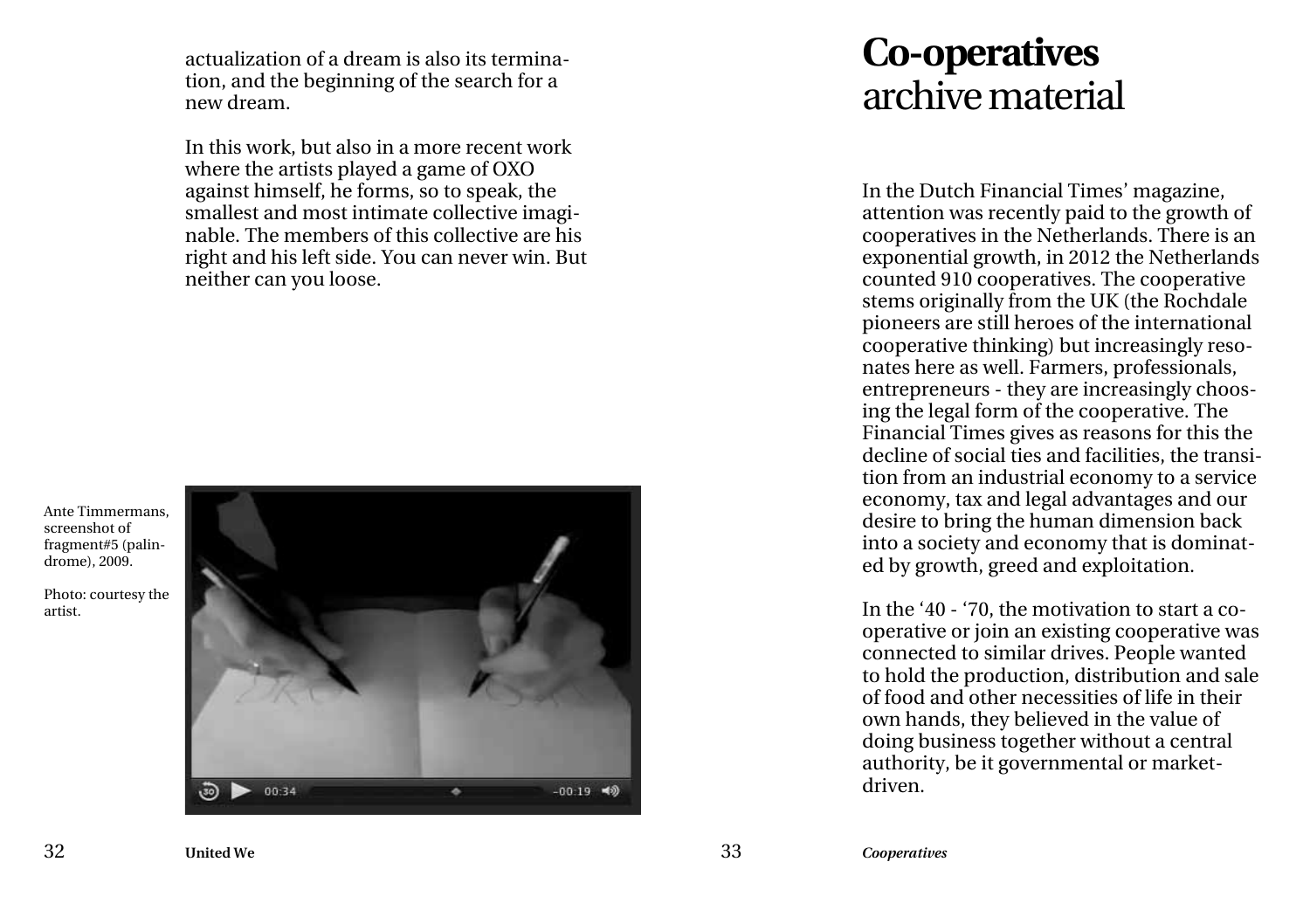## School

**Stroom School is the umbrella term for the side program accompanying exhibitions. In the Stroom School, the themes are highlighted and more profoundly explored.** 

The Stroom School of *United We*  consists of a number of guided tours, consultation sessions and six special events that zoom in on specific areas where collectivity plays a major role (again), as we: work, live, organize, learn, make and resist. **Stroom** The Stroom School of *United We* Guided tours for students

#### **Guided tours**

On a number of Sundays during the run of the exhibition there will be guided tours by artists and designers that will present their personal view of the exhibition and the theme as a whole. Reservations not needed.

#### **Sunday 26 May 2013, 15 hrs**

Guided tour by Wendelien van Oldenborgh.

**Sunday 2 June 2013, 15 hrs** Guided tour by Navid Nuur.

**Sunday 23 June 2013, 15 hrs** Guided tour by Bik Van der Pol.

For groups of students it also possible to sign up for a guided tour on weekdays. For more information please contact Stroom: info@stroom.nl

#### **Friday afternoon: lunch + guided tour**

Specific groups can sign up for a guided tour plus lunch on Friday afternoon. For more information please contact Stroom: info@stroom.nl

#### **Sessions with Arno van Roosmalen**

On Wednesday afternoons, Arno van Roosmalen, Stroom Den Haag's director, will hold special sessions. No topics are barred. Please stop by and share your questions, ideas and worries.

Each Wednesday between 12.30 and 13.30 hrs (except 8 May and 12 June). Reservations not needed.



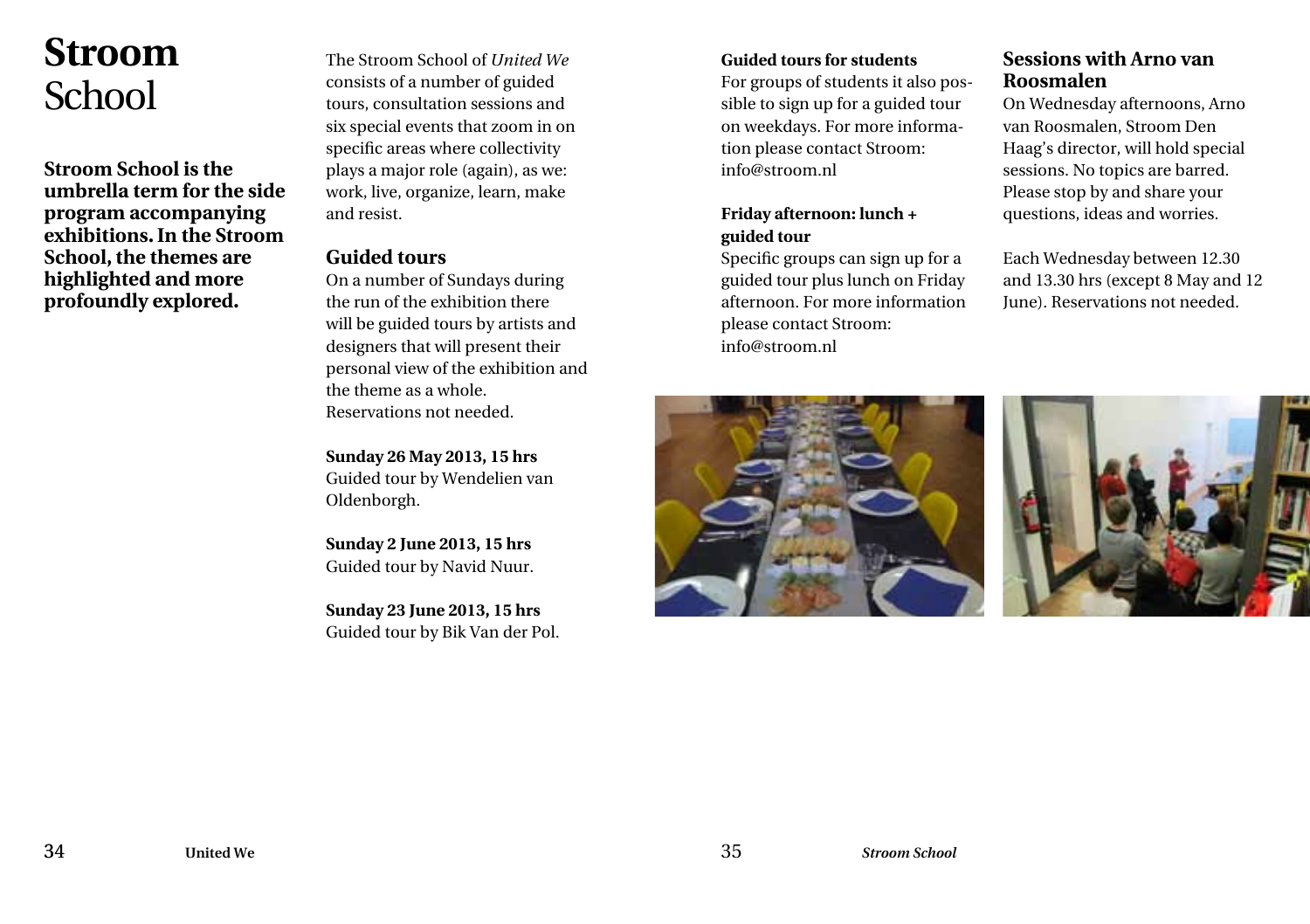

### **United We Work**

*Saturday 13 April 2013, 17:00 hrs Free, reservations not needed*

During the opening of *United We* various collectives and coopera tions will give short statements about why they work, live or organ ize together and what it brings them.

#### **Broodfonds (Bread Fund)**

The Bread Fund is a disability in surance for self-employed workers. A reliable and affordable alterna tive for a regular insurance. The Bread Fund works by means of donations. When someone is ill, the other members give him/her a sum of money, in order to cover basic living expenses. The mem bers themselves are responsible for the implementation.

#### **TAAK: cooperation**

TAAK is an international platform that develops innovative art and educational programs about social issues like ecology, urbanity, social design and human rights. TAAK is set up as a cooperation. Everybody who wants to be actively involved, can become a member.

#### **1646: artists' collective**

1646 is a project space for con temporary art. A dedicated space for experimental art practices and ideas, 1646 is a platform for new productions and presentations with special emphasis on encour aging artists to realise new projects on location.

#### **Pander Community**

Pander is made up of a variety of accomodations for working and living: housing for people over fifty, (student) community living, singles, families with children, artists, architects, accountants, journalists and designers, studios, shops and small businesses. All adult residents and people who rent a business space are members of the Vereniging Wonen Werken Pander thereby are co-owners of the Pander complex.

#### **FNV Kiem: labour union**

FNV KIEM is a professional organi zation that represents the interests of its members in the field of work and income. The members are employees, freelancers and selfemployed people working in the creative industry. They arrange corporate matters, such as col lective employment agreements.

Advice is available for all members and easy to use and find.

#### **BLIJStroom: energy cooperation**

BLIJstroom is an association in formation. Founded by enthousi astic residents of Rotterdam Noord, it aims to develop into the BLIJstroom cooperation. Their aim is to make Rotterdam Noord completely self-sufficient as far as its energy supply is concerned. The energy they cannot generate them selves will be bought collectively, at a good price.

#### **Rabobank: cooperative bank**

The Rabobank (Cooperative Central Raiffeisen-Agricultural Cooperative Bank B.A) is a Dutch bank, made up of 139 independent cooperations (Member Banks) that all have their own banking licence issued by De Nederlandsche Bank. The Rabobank is part of the Ra bobank Group.

#### **Order of Freemasons**

'The Freemason visualises himself as a symbolic rough ashlar, a stone, which needs to be formed to as sume its place - his place - within society. A society which he visual ises as an unfinished building.'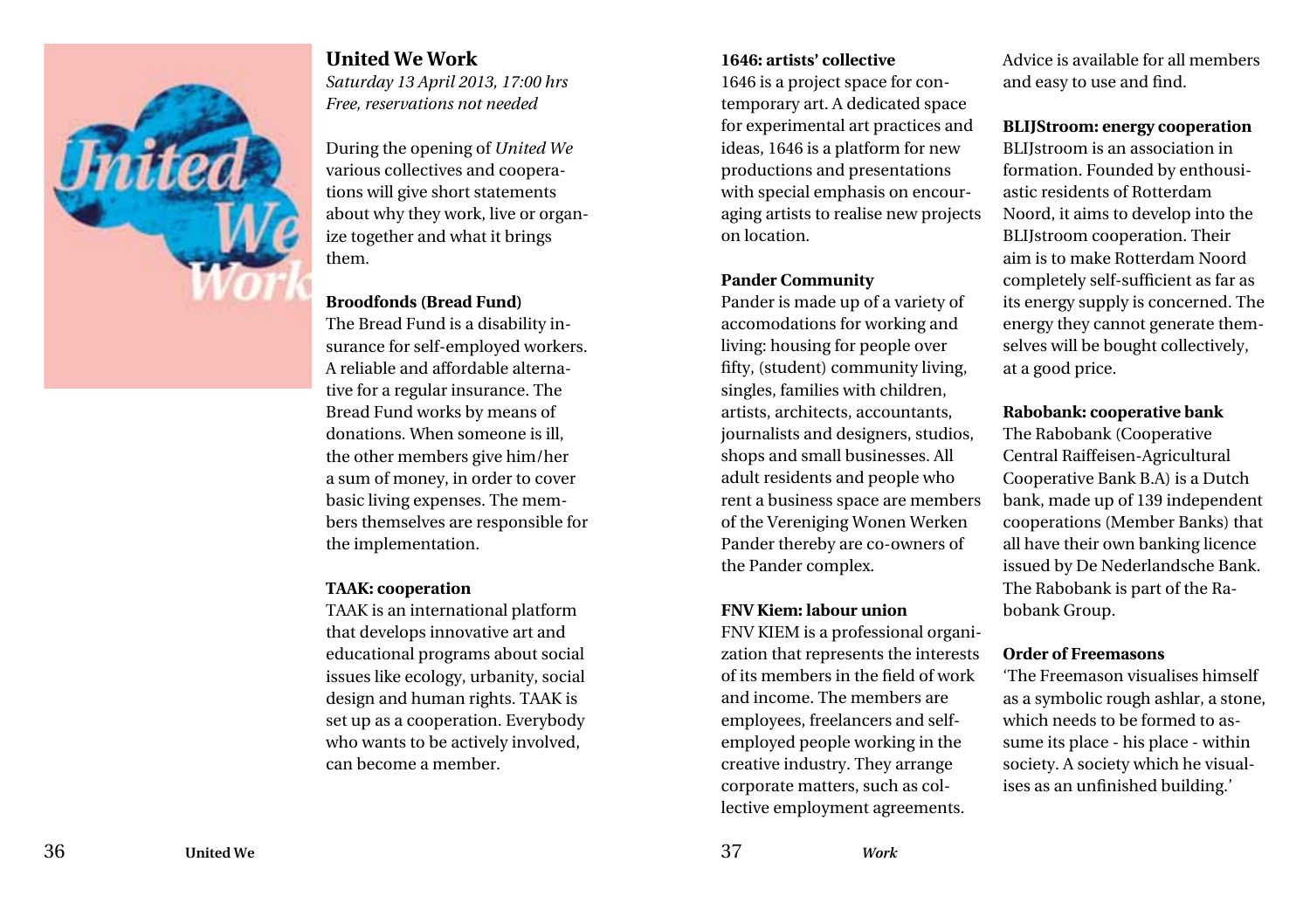

#### **United We Make**

*17.00-19.30 hrs Free, reservations required info@stroom.nl*

*United We Make* focuses on various ways of working as a collective. More and more artists, curators and critics are working as a collective, for part of or for all of their activities, on a project basis, temporarily or structurally. There are many reasons for this, that are both practical and intrinsic. Sometimes it is due to lack of time, at other times it creates an opportunity to lift a project to a higher level. Many two-person collectives are partners for life. This artists' meeting is dedicated to the practice of working and creating together. Are there differences in approach? How do you actually collaborate on a creative project? What is the added value of a collective for creative professionals?

Five collectives will give a short presentation and will talk with Saskia van Stein (director NAiM/ Bureau Europa in Maastricht) about their motives and the pros and cons of working as a collective. Afterwards there is ample time for a Q&A with the audience. After the meeting soup and bread will be served.

#### **Participants**

Topp & Dubio (artists), BMB con (interdisciplinary), Pot & Van der Velden (graphic designers), Norman Beierle (artist, formerly part of a duo), BROOS (artists, Zeger Reyers and Pietertje van Splunter).

#### **Stroom Meetings for Artists**

*United We Make* will be set up as an artists' meeting. These kind of meetings for artists from The Hague have been organized by Stroom since 2012 and are meant to strengthen and inform the artistic practice, and to create an opportunity to exchange ideas and talk about a variety of topics. The first evening on 5 September 2012 was dedicated to alternative financing and funding, the second one on 17 December 2012 focused on international residencies. This third meeting - *United We Make* will zoom in on the collective.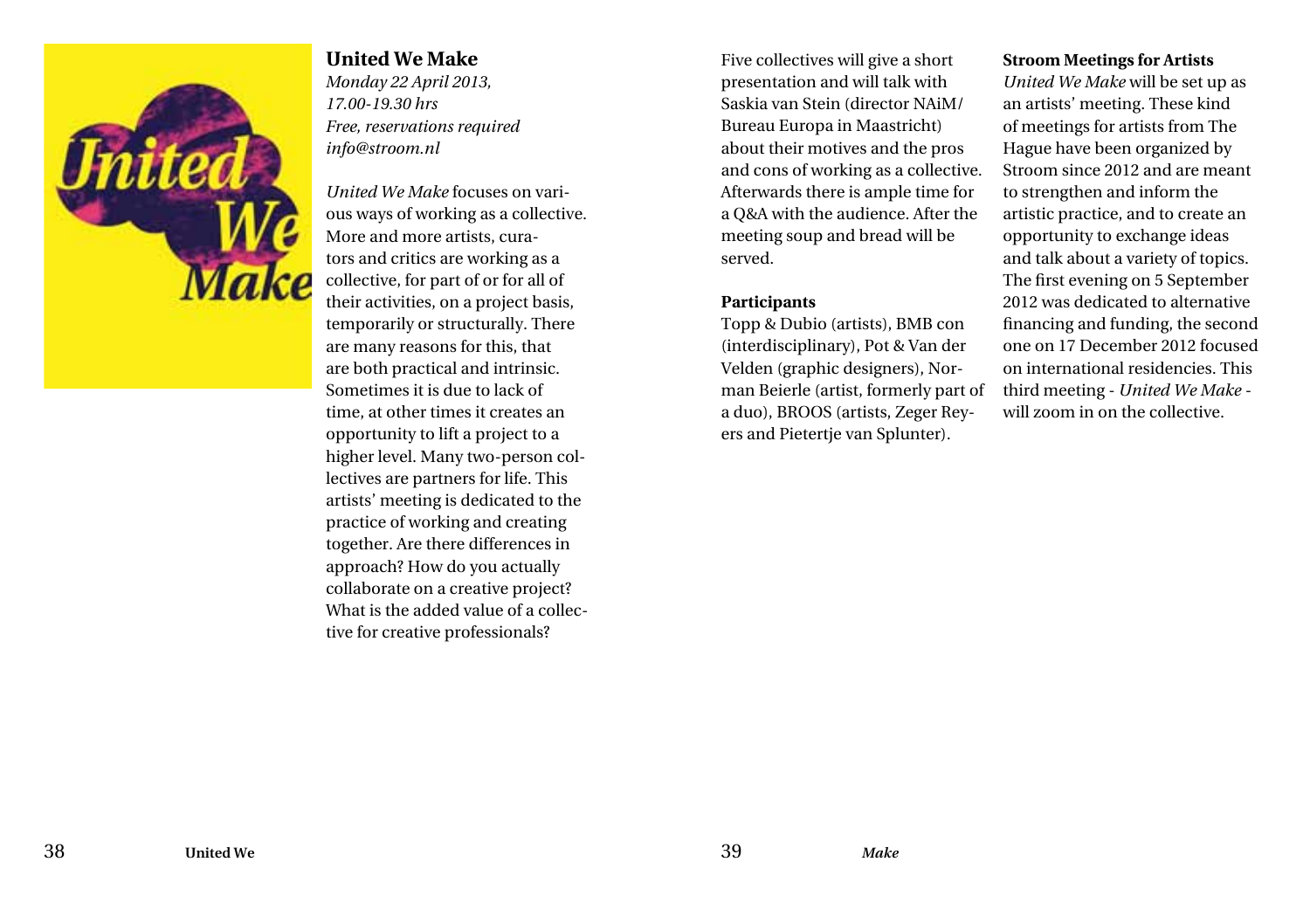

#### **United We Live**

*Wednesday 5 June 2013, 16.00 - 21.30 hrs, food & drinks incl., free admission, reservations info@ stroom.nl (Dutch spoken)*

"We are in the Netherlands still building for the future with a socia tal image of yesterday. We are busy with 'Lijnbaantjes' that make no sense any more, separate shopping malls, separate schools, separate theaters, separate universities; we are drawing conclusions from the past, multiply it a little bit and make predictions about the future. But the trees do not grow into the sky. What we need is a different way of thinking."

F. van Klingeren quoted in 'Inno vative Dutch architecture, Hous ing', 1,1970, p.10.

The ideas of architect Frank van Klingeren (1919-1999) would not be out of place in our times. His pleas for encounters, communica tion and community, but also for doing more with less, flexibility and self-efficacy, echo the call of many in this time. But there is a difference. Where Van Klingeren pleaded for community formation against the backdrop of the call for participation in the sixties and

seventies, the current argument for self-efficacy is motivated by the failure of large structures and an emptying treasury.

Can Van Klingeren inspire a renewed faith in a common life? And in which way can his build ings contribute to this? These two questions are the focus of *United We Live* .

With three architects who are or have been involved with the redevelopment of one of Van Klingeren's buildings, we talk about their choices in that pro cess. The architects are Hans van Beek (Atelier Pro) who rebuilt De Meerpaal, Leon Thier (Studio Leon Thier) who made a propo sal to redesign the youth hostel Ockenburgh, and Frans Benjamins (architecten|en|en) who is working on 't Karregat.

Piet Vollaard and Marina van den Bergen will briefly introduce the three buildings and comment on the new designs. Artist Wendelien van Oldenborgh is working on a film about Van Klingeren and Lina Bo Bardi and shares with us her vi sion on 't Karregat.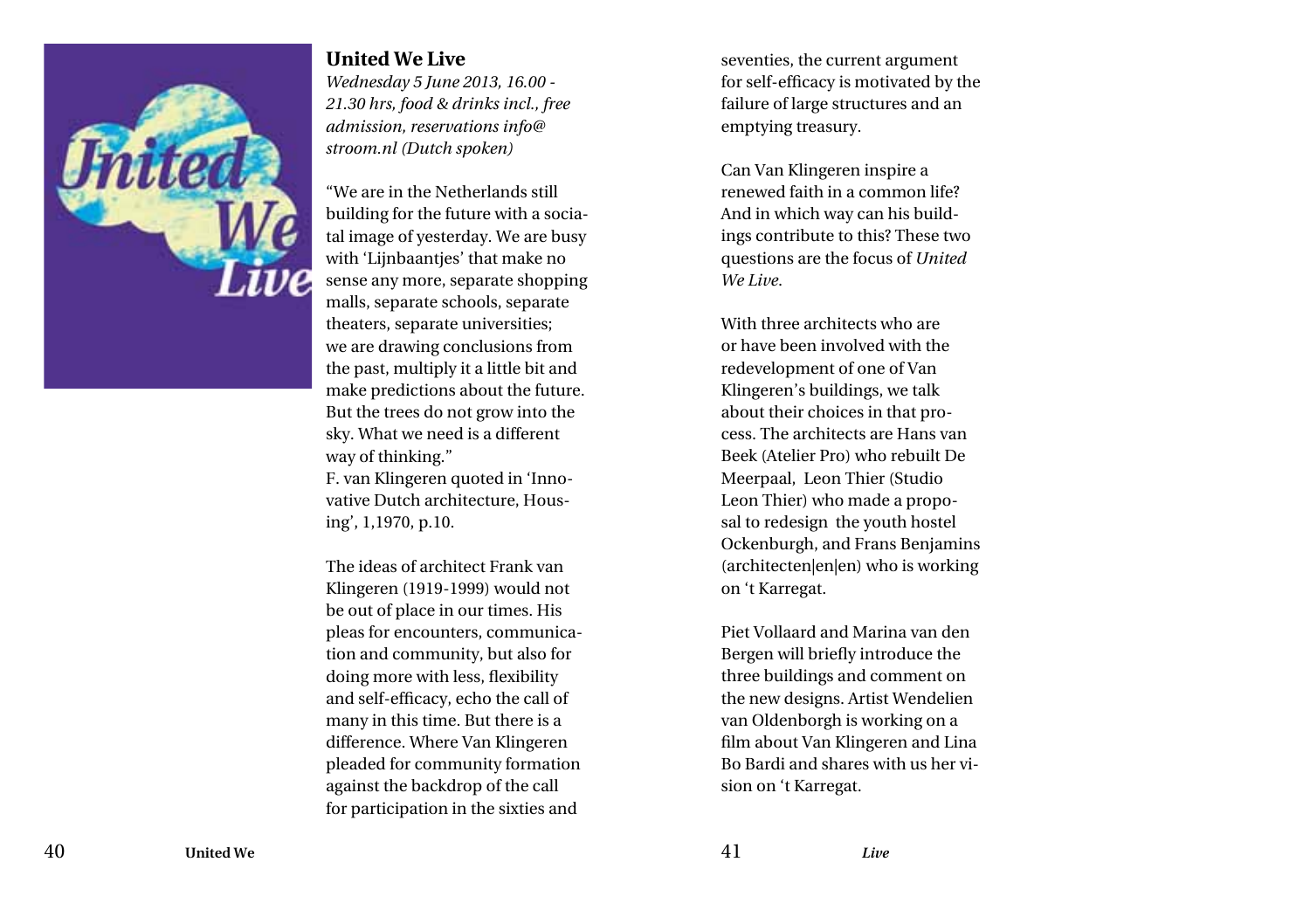

#### **United We Organize**

*Wednesday 12 and Thursday 13 June 2013, 10.00-17.00 hrs Entrance: euro 25,- for 2 days (incl. lunches and drinks) RSVP required: info@stroom.nl (English spoken)*

#### **What Art has to offer to Management**

The two-day symposium *United We Organize* is open to anyone with a sincere interest in explor ing the relationship between art and management. Participants are strongly advised to join us for the full two days (see above). A limited number of seats is available.

Art and management appear to have little in common. Art is about questioning and disrupting nor mality, art embraces complexity, celebrates inconsistencies and wel comes the open-ended. Manage ment works in the exact opposite direction it seems, by favoring all that is rational, structured, simpli fied, tamed, and so on.

Yet, at the same time, the art world is often 'asked' to adapt to mana gerial processes. To become more like 'normal' businesses. Efficient, market-driven, professional, with

a keen eye for the customer. Not surprisingly, this managerial 'colo nization' didn't really go down well in the art world. But is the relation ship between art and management necessarily a hostile one?

In our two-day symposium *United We Organize* we will take a constructive approach to this topic as we explore what art and management (could) have in com mon. More specifically, we will be exploring ways in which art can inform new forms of organizing and managing.

We believe the art world has some thing to offer that is unique and valuable. And we are convinced that art can make a difference.

So why not open ourselves to the possibility of art and design being able to change the way we manage and organize? If we apply artistic reasoning, design thinking, art-historical concepts or concepts of craftsmanship to the world of organization, something valuable might just come from it.

This is what we will be investigat ing during *United We Organize* .

#### **Program**

On day 1 different experts will talk about how they see the relation ship between (applied) art and management. There will be plenty of opportunity for interaction and discussion.

On day 2 we put our money where our mouth is. A real life organiza tional challenge will be presented and conference participants will be asked to help solve the problem by drawing exclusively from the world of (applied) arts.

#### **Speakers and participants:**

Klaas Kuitenbrouwer (Rietveld Academie), Jeroen Lutters (Wind esheim University of Applied Sciences), Mieke Moor (Twynstra Gudde), Marinka Copier (Univer sity of the Arts, Utrecht), Celine Berger (Rijksakademie resident), Bart van Rosmalen (ArtEZ), Elias Thielemans (Orgacom), Basten Stokhuyzen (artist), Anna Moreno (artist).

*United We Organize* is a joint initiative of Stroom Den Haag and The Hague University of Applied Sciences (lectoraat Change Man agement).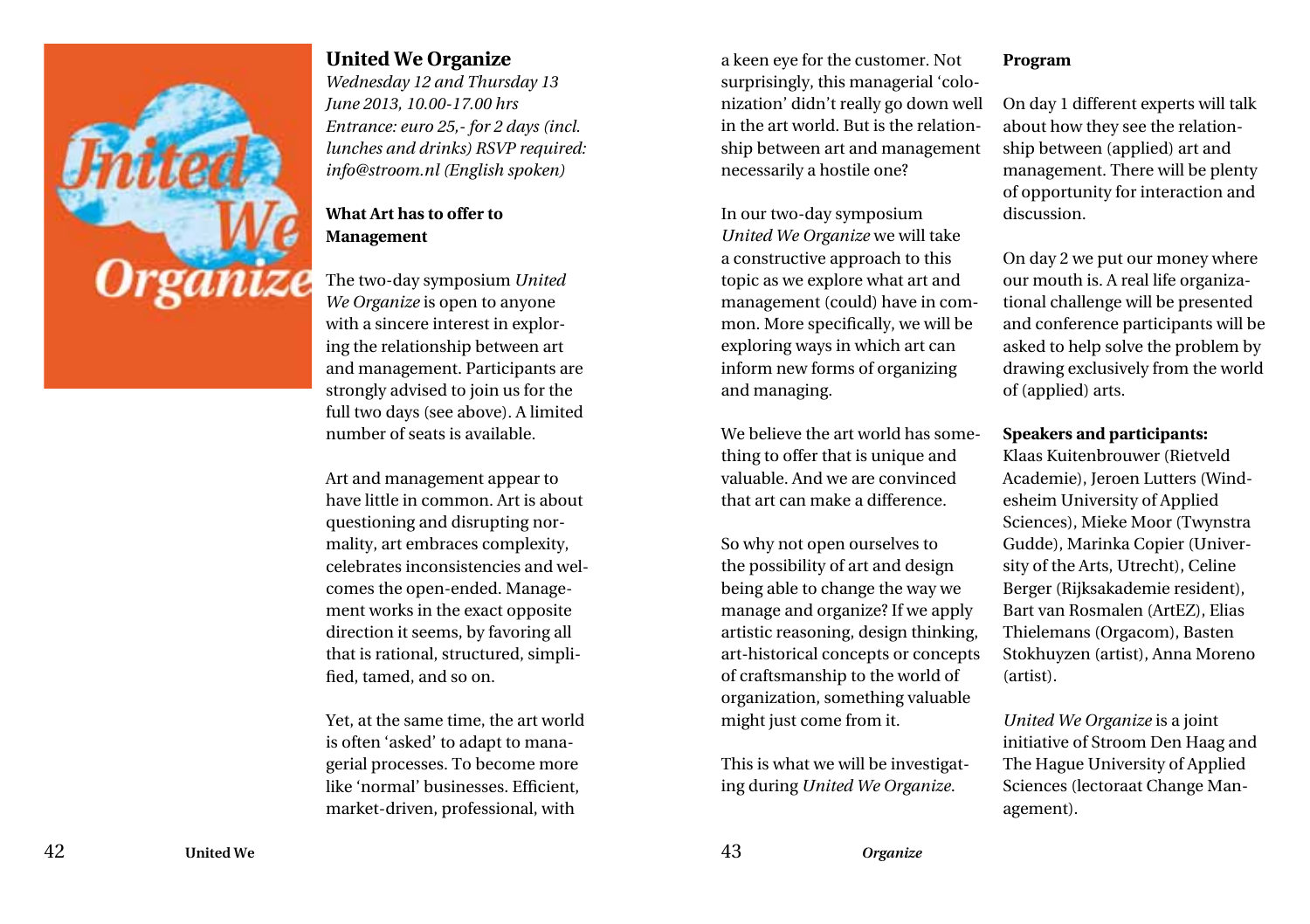

#### **United We Learn**

*Thursdays June 27 and July 4, 2013, 19:00 to 22:00. Participation 50 euro, including drinks and snacks. There is a limited number of places available. (Dutch spoken)*

'School Desk-learning' is but one form of learning, albeit a very dominant form. What are other ways to take information to us? By doing? By working in a group? With *United We Learn* we will experi ment with forms of learning that challenge the traditional, inactive and transmitter-oriented forms of learning.

*United We Learn* is an experiment in which 25 participants in two meetings experience different ways of learning, guided by philosopher Ad Verbruggen. Each meeting con sists of learning and doing. Using surprising forms of learning, we will experiment with visual, audi tory and kinesthetic learning.

The subject of the various learning activities, is learning itself: how are we learning? Why are we lear ning? And what do we learn? The gatherings take place at different locations, so as a participant the

effect of the environment on lear ning is felt.

The locations and program will be announced as soon as possible on www.stroom.nl.

*United We Learn* is organized in collaboration with Brandstof. Brandstof is the official partner of The School of Life in The Ne therlands. Brandstof runs small courses and organises big events in The Netherlands, with the aim to create a place for clear thinking about everyday issues. Brandstof.eu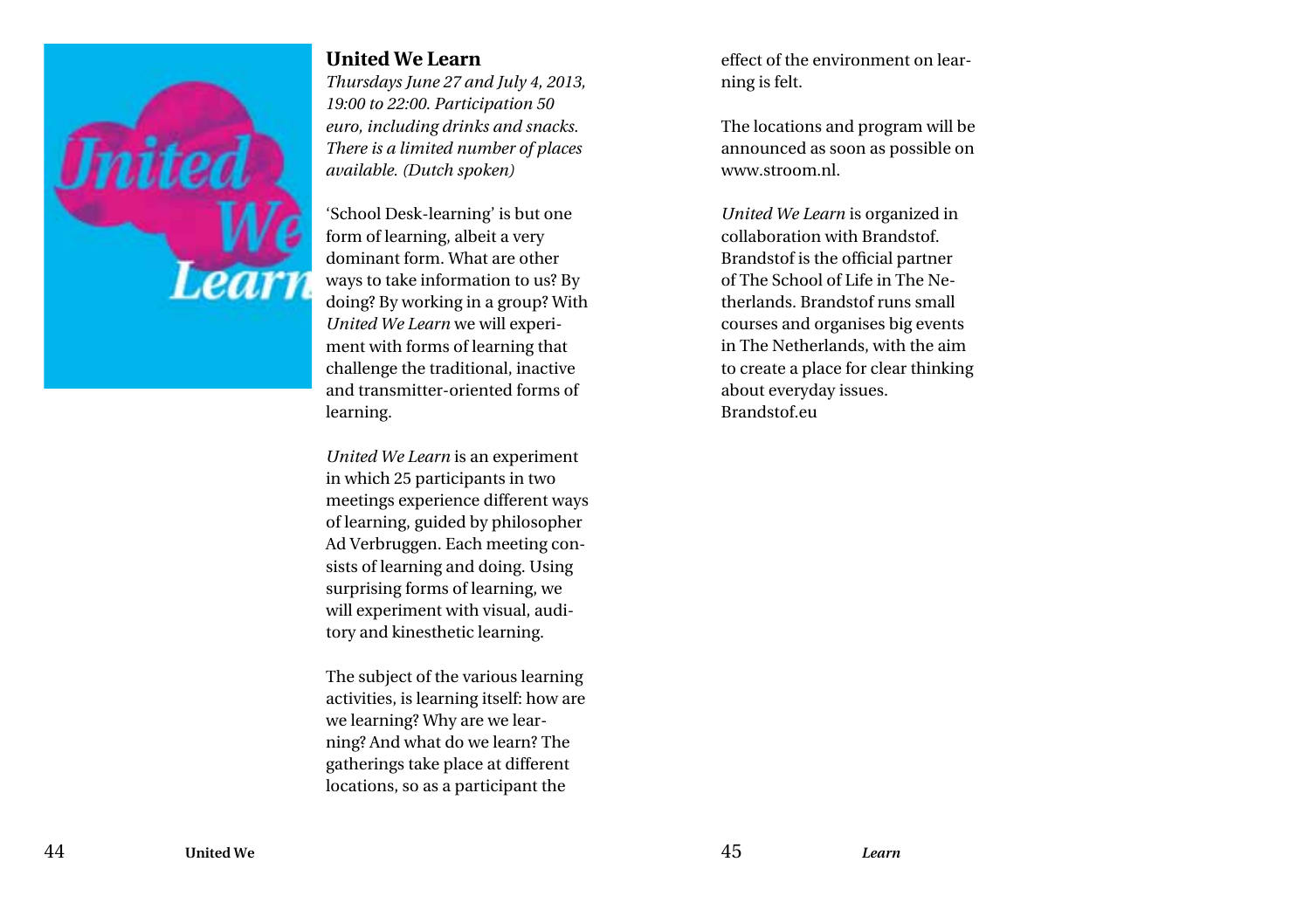

#### **United We Resist** *Sundays June 30 & July 7, 2013, film screenings at Filmhuis Den Haag*

With two movie we will look into the topics of self-organizing sys tems, the politics of the collective and the elimination or disappea rance of the individual. The movies we will show are:

*June 30, 13.00hrs.* Adam Curtis, *All Watched Over by Machines of Loving Grace* 2011.

A series of three documentaries about the way we have been co lonized by the machines we built ourselves. Curtis shows the emer gence of self-organizing systems and the relationship to our faith in computers.

*Will also be screened at Bureau Europa, Maastricht*

*July 7, 15.00hrs.* Bernadette Corporation, *Get Rid of Yourself* 2003.

*Get Rid of Yourself* by artist col lective Bernadette Corporation is an encounter with emerging, noninstituted or identity-less forms of protest that refuse the representa tional politics.

#### **United We is made possible in part by:**

Mondriaan Fund, DOEN Foundation, Creative Industries Fund NL

#### **With thanks to:**

Nora van Klingeren, Co-operative College Manchester, Nationaal Coöperatie museum, Loosduins museum, gb agency, Barbara Seiler Galerie, Mariska Zevenbergen, Studio Léon Thier, HVE Architecten, Atelier Pro, Miel Karthaus, architecten|en|en, Piet Vollaard, Marina van den Bergen, Wies Sanders, Denis Guzzo, Locatie Z, Joop Vrijman, Jan van Belkum, Onno Mostert, Meersma Holding B.V., Orde van Vrijmetselaren, TAAK, 1646, Pander Woongroep, FNV Kiem, BlijStroom, Rabobank, Broodfonds, Het Nieuwe Instituut, Thonik

#### **Partners:**

Brandstof, Lectoraat Change Management Haagse Hogeschool, Filmhuis Den Haag, Bureau Europa, Piet Vollaard, Marina van den Bergen,